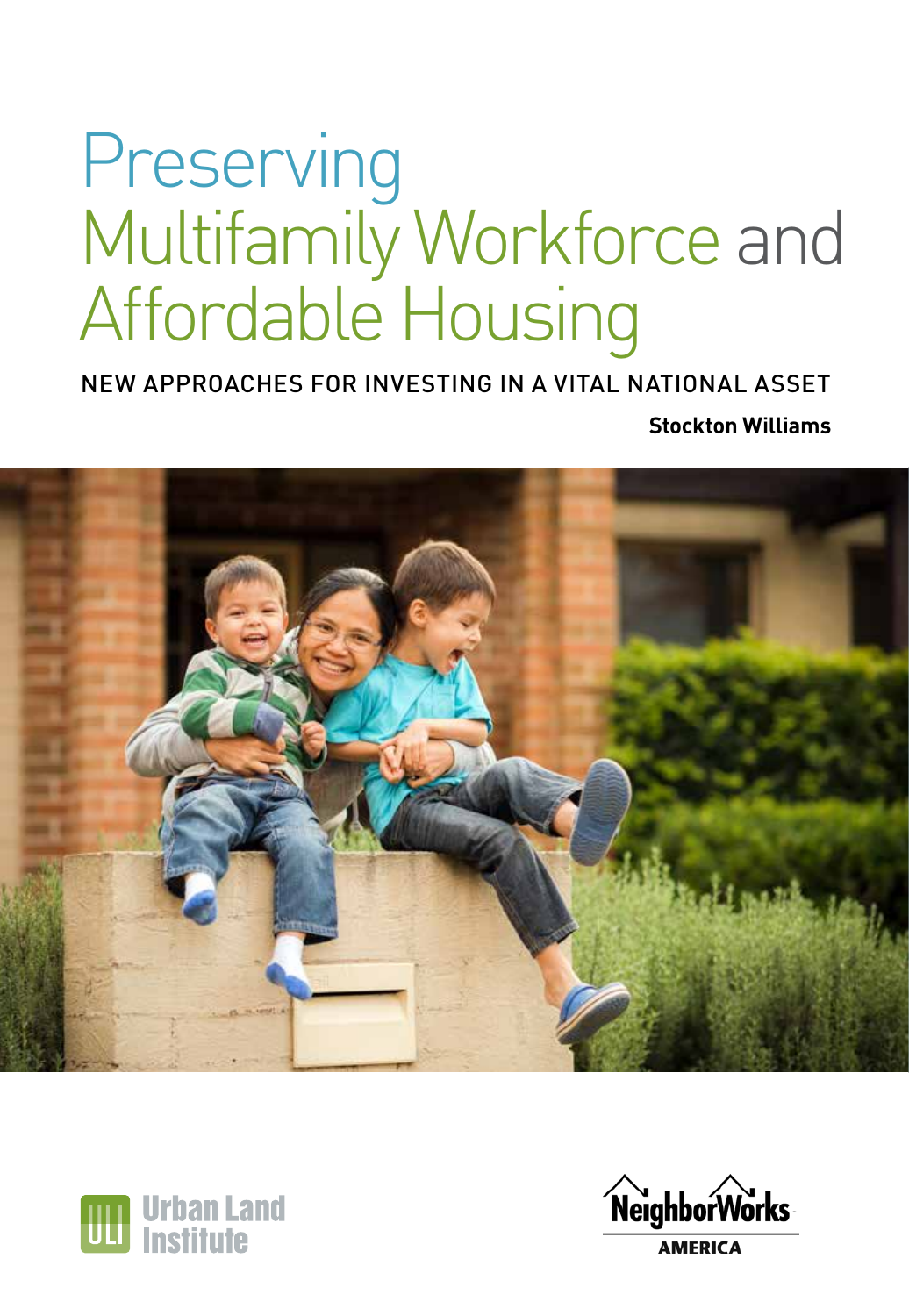Cover: Shutterstock.com

#### **Recommended bibliographic listing:**

Stockton Williams. *Preserving Multifamily Workforce and Affordable Housing: New Approaches for Investing in a Vital National Asset*. Washington, DC: Urban Land Institute, 2015.

©2015 by the Urban Land Institute 1025 Thomas Jefferson Street, NW Suite 500 West Washington, DC 20007-5201

Printed in the United States of America. All rights reserved. No part of this report may be reproduced in any form or by any means, electronic or mechanical, including photocopying and recording, or by any information storage and retrieval system, without written permission of the publisher.

ISBN 978-0-87420-400-1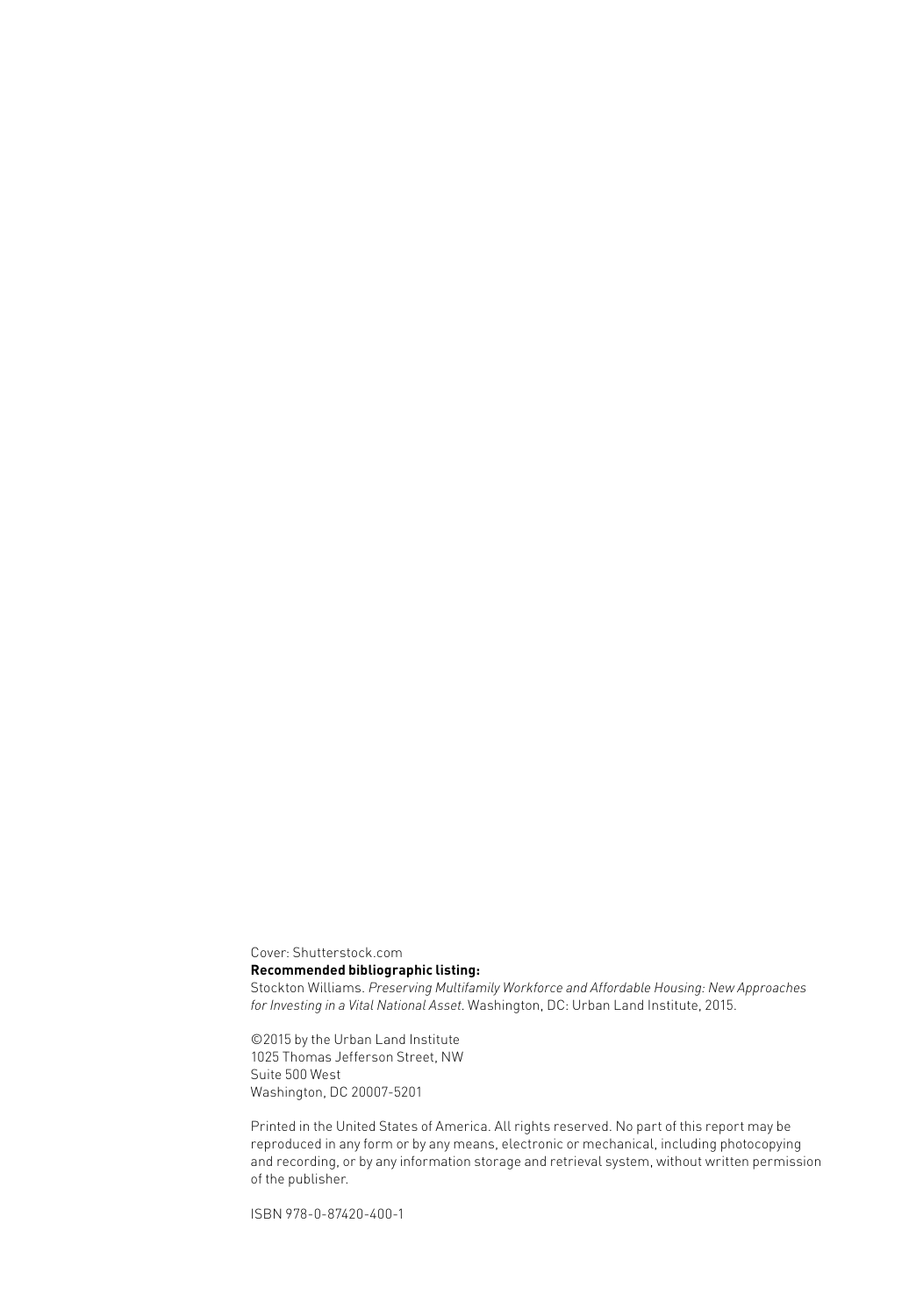#### **About the Urban Land Institute**

The mission of the Urban Land Institute is to provide leadership in the responsible use of land and in creating and sustaining thriving communities worldwide. ULI is committed to

- Bringing together leaders from across the fields of real estate and land use policy to exchange best practices and serve community needs;
- Fostering collaboration within and beyond ULI's membership through mentoring, dialogue, and problem solving;
- Exploring issues of urbanization, conservation, regeneration, land use, capital formation, and sustainable development;
- Advancing land use policies and design practices that respect the uniqueness of both the built and natural environments;
- Sharing knowledge through education, applied research, publishing, and electronic media; and
- Sustaining a diverse global network of local practice and advisory efforts that address current and future challenges.

Established in 1936, the Institute today has more than 36,000 members worldwide, representing the entire spectrum of the land use and development disciplines. Professionals represented include developers, builders, property owners, investors, architects, public officials, planners, real estate brokers, appraisers, attorneys, engineers, financiers, academics, students, and librarians.

#### **About the Terwilliger Center for Housing**

The ULI Terwilliger Center for Housing conducts research, performs analysis, and develops best practice and policy recommendations that reflect the residential development priorities of ULI members across all residential product types. The Center's mission is to facilitate creating and sustaining a full spectrum of housing opportunities including workforce and affordable housing—in communities across the country. The Center was founded in 2007 with a gift from longtime ULI member and former ULI chairman J. Ronald Terwilliger.

#### **About NeighborWorks® America**

For more than 35 years, NeighborWorks America has created opportunities for people to improve their lives and strengthen their communities by providing access to homeownership and to safe and affordable rental housing. In the last five years, NeighborWorks organizations have generated more than \$24.5 billion in reinvestment in these communities. NeighborWorks America is the nation's leading trainer of community development and affordable housing professionals.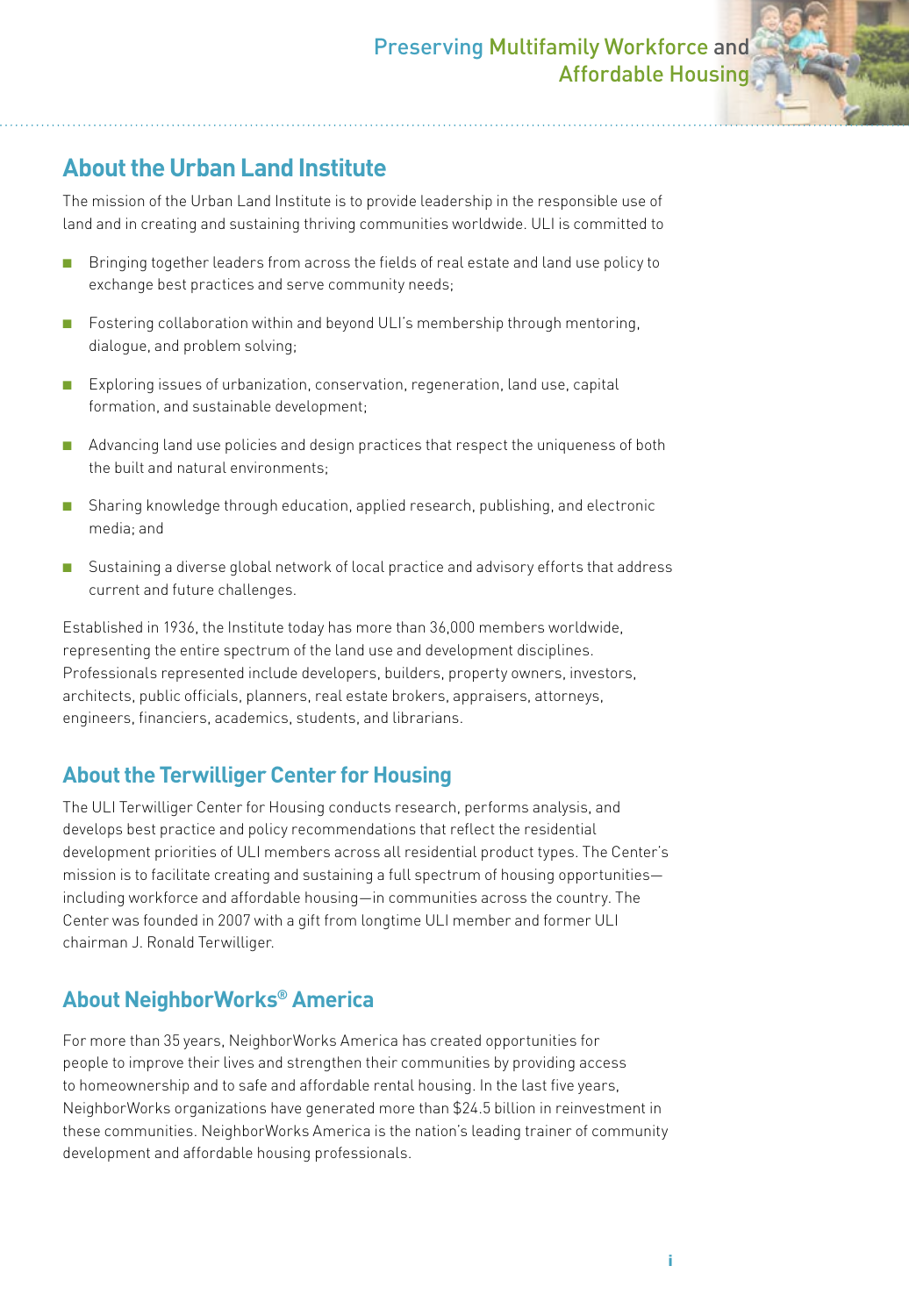#### **ULI Terwilliger Center National Advisory Board**

J. Ronald Terwilliger, Chairman Chairman, Terwilliger Pappas Multifamily Properties

Douglas Abbey Chairman, Swift Real Estate Partners

Toby Bozzuto CEO, The Bozzuto Group

Victoria Davis President, Urban Atlantic

Hal Ferris Principal, Spectrum Development **Solutions** 

Marty Jones President and CEO, MassDevelopment

Gadi Kaufmann Managing Director and Chief Executive Officer, RCLCO

#### **ULI Senior Executives**

Patrick L. Phillips Global Chief Executive Officer

Cheryl Cummins Executive Officer

Lela Agnew Executive Vice President, Strategic Communications

Kathleen B. Carey Executive Vice President/Chief Content Officer

Dara Kovel President, Beacon Communities Development LLC

John McIlwain Senior Adviser, Jonathan Rose Companies

Peter A. Pappas CEO, Terwilliger Pappas Multifamily Properties

Pamela Hughes Patenaude President, J. Ronald Terwilliger Foundation for Housing America's Families

Michael Pitchford President and CEO, Community Preservation and Development Corporation

Nicolas Retsinas Senior Lecturer, Harvard Business School

Lisette van Doorn Chief Executive, ULI Europe

John Fitzgerald Chief Executive, ULI Asia Pacific

David Howard Executive Vice President, Development and ULI Foundation

Michael Terseck Chief Financial Officer/Chief Administrative Officer

Richard Rosan Past President, Urban Land Institute Foundation

Jonathan F.P. Rose President, Jonathan Rose Companies

Robert M. Sharpe Managing Partner, Rancho Sahuarita **Company** 

Alazne Solis Senior Vice President and Public Policy & Corporate Affairs Executive Enterprise Community Partners Inc.

Stephen Whyte Managing Director, Vitus Group

Robert Youngentob President, EYA

Jason Ray Chief Technology Officer

Marilee Utter Executive Vice President, District Councils

#### **Project Staff**

Kathleen Carey Chief Content Officer

Stockton Williams Executive Director ULI Terwilliger Center for Housing Author

James A. Mulligan Senior Editor

Joanne Platt, Publications Professionals LLC Manuscript Editor

Betsy Van Buskirk Creative Director /Layout Designer

Craig Chapman, Senior Director, Publishing Operations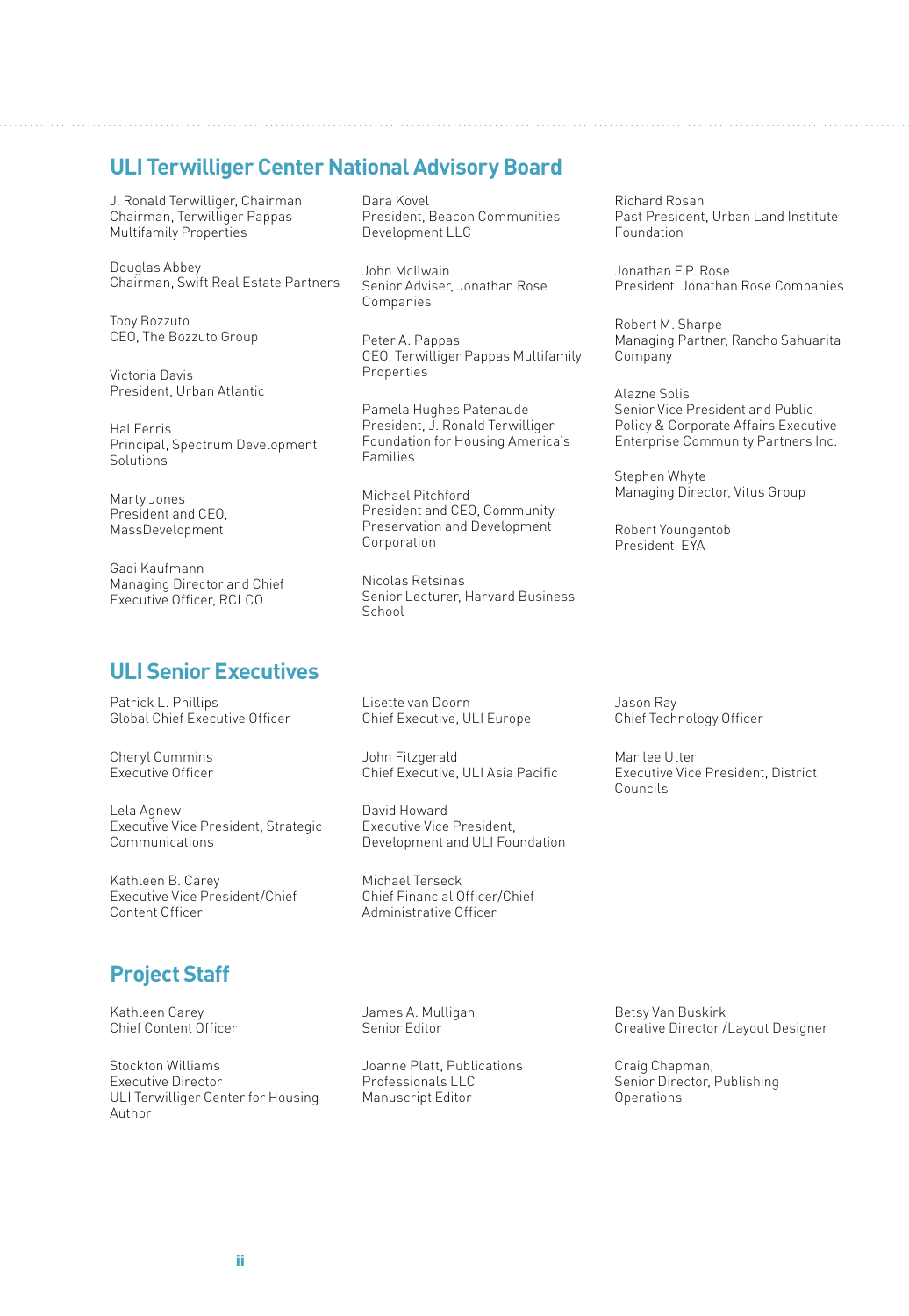#### **Acknowledgments**

The Urban Land Institute wishes to express special thanks to NeighborWorks America for providing funding support and substantial input into the development of this report. The many contributions of Frances Ferguson, director of real estate enterprise strategies, and Tom Deyo, vice president of national real estate programs, were instrumental in all aspects of research and writing. The views expressed in the report are the Urban Land Institute's alone, as are any errors or omissions.

A number of ULI members and other leaders in multifamily housing development and finance made important contributions to this report, starting with representatives from the entities featured: Tyler Van Gundy, Christopher Herrmann, Randy James, Timi Lewis, Jill Mazullo, John Nunnery, Noni Ramos, Marilyn Rovira, Esther Sandrof, Peter Sargent, Kirk Sykes, Nathan Taft, Tory Laughlin Taylor, Bradley Weinig, and John Williams.

The following ULI members and other industry practitioners and experts gave generously of their time and expertise to review parts of the report in draft: Kimberlee Cornett, Jim Ferris, Jack Gilbert, Shekar Narasimhan, David Steinwedell, Chris Tawa, Ron Terwilliger, Mary Vasys, Andrew Vincent, Walter Webdale, and Steven Whyte.

Forsyth Street provided critical initial research.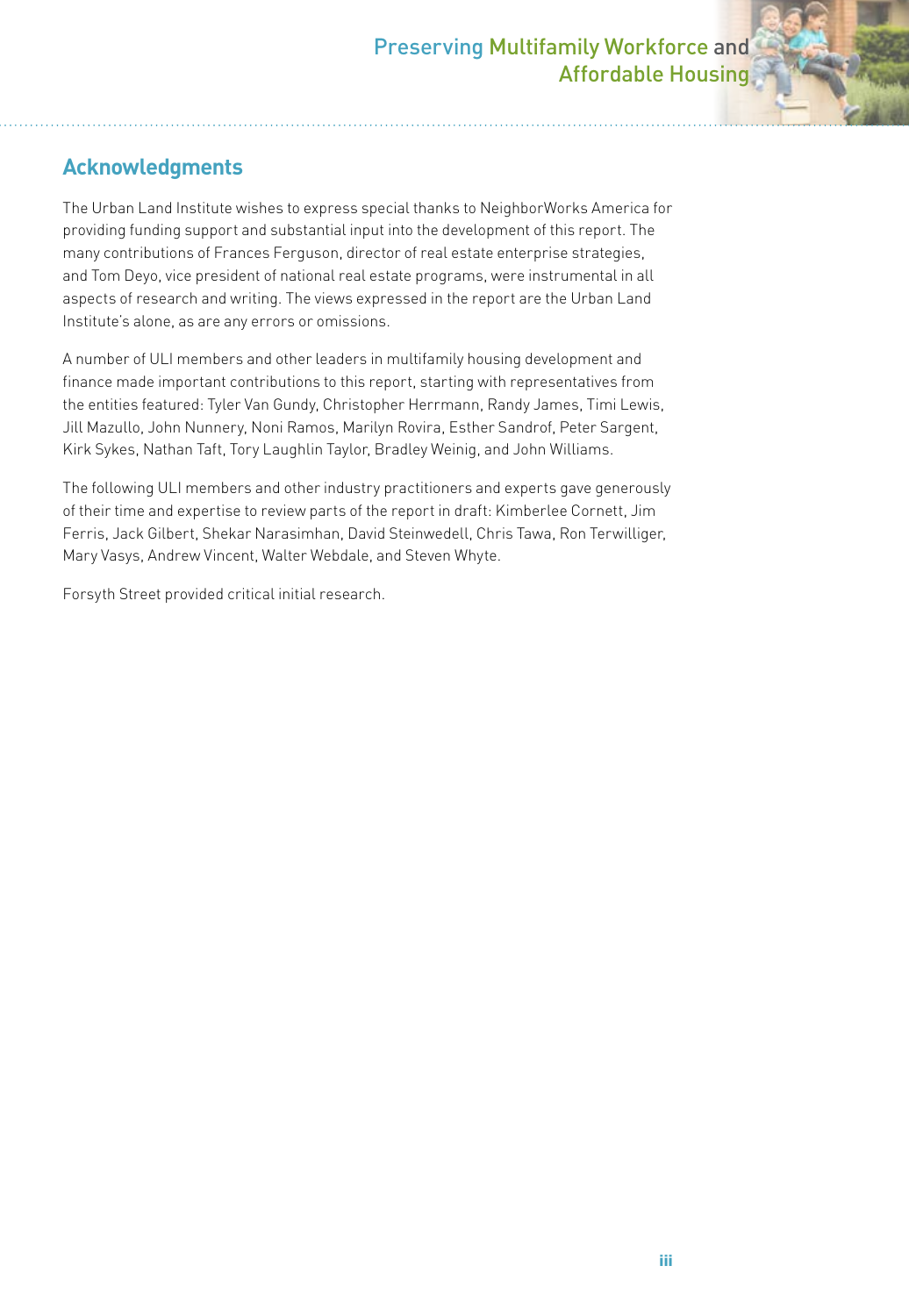#### **Letter from the Author**

Real estate investors seeking competitive returns increasingly view lower- and middle-income apartments as an attractive target for repositioning to serve higherincome households. In response, creative approaches are emerging for preserving the affordability of this critical asset class for its current residents and those of similar means—while still delivering financial returns to investors.

This report from the ULI Terwilliger Center for Housing provides a broad-based overview of this rapidly evolving landscape. It profiles 16 leading efforts to preserve multifamily workforce and affordable housing, including below-market debt funds, private equity vehicles, and real estate investment trusts.

Collectively, the entities leading these efforts have raised or plan to raise more than \$3 billion and have acquired, rehabilitated, and developed nearly 60,000 housing units for lower- and middle-income renters, with thousands of additional units in the pipeline. Several are actively raising more capital to expand their activities. They are meeting a pressing social need while delivering cash-on-cash returns to equity investors ranging from 6 to 12 percent.

The report is written with the following primary audiences in mind:

- **Developers and owners** looking for new sources of capital to acquire, rehabilitate, and develop multifamily workforce and affordable properties;
- **Local officials and community leaders** seeking options for attracting or creating new sources of financing to meet their rising rental housing needs for lower- and middleincome families; and
- **Real estate investors and lenders** interested in more fully understanding their range of options for a product type that offers financial as well as social returns.

As the country continues to grapple with the worst housing crisis for lower- and middleincome renters it has ever known, the private sector and community-based institutions must play an ever-greater role in ensuring that existing affordable properties remain available to the many who need them, while doing what they can to produce new units where possible. The financing vehicles profiled here show what is possible and suggest opportunities for further progress.

Stockton Williams Executive Director ULI Terwilliger Center for Housing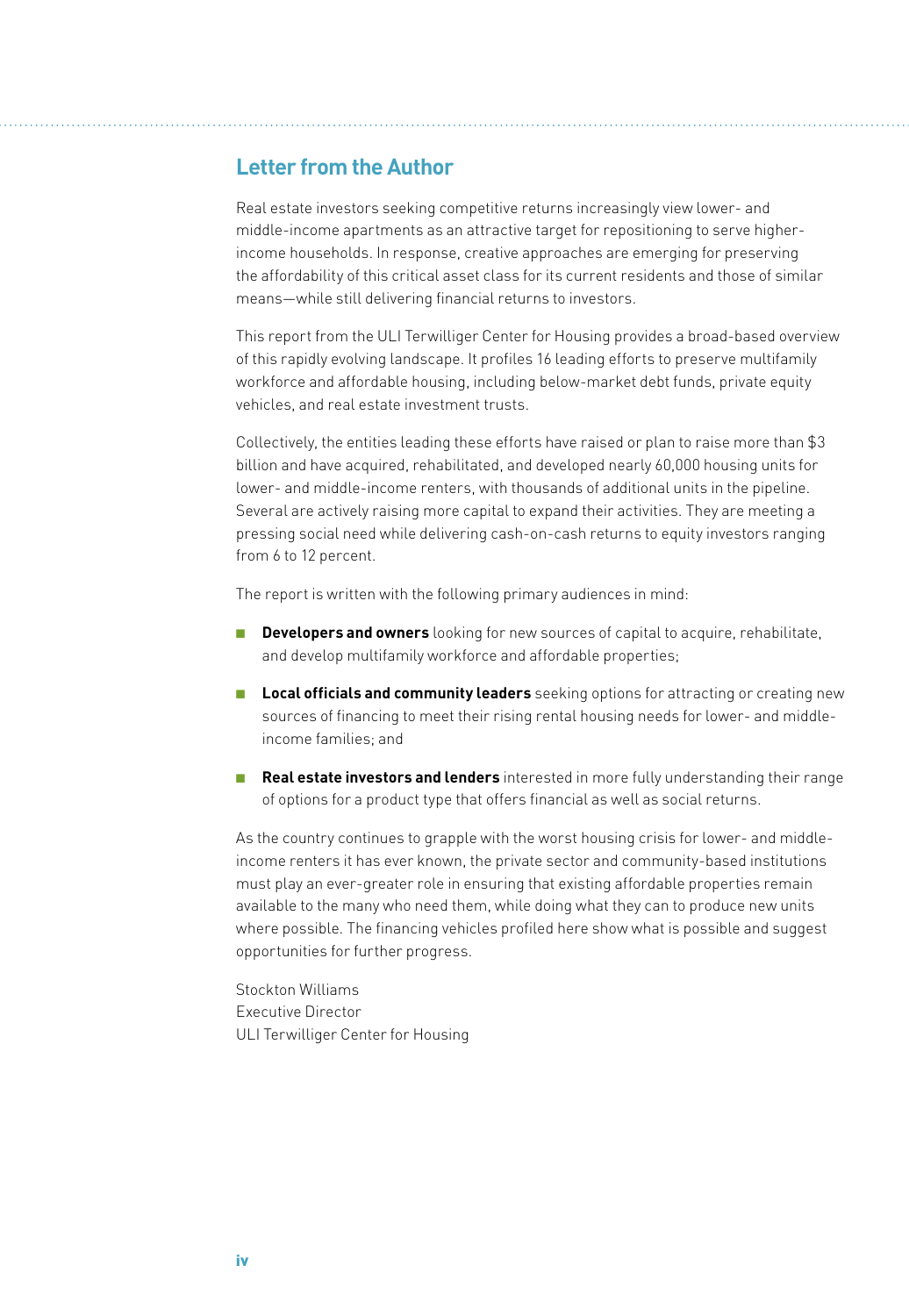### **Contents**

- **1 Part I: Framing the Challenge**
- **5 Part II: Overview and Analysis of Financing Vehicles**
	- 7 **Below-Market Debt Funds**
	- 11 **Private Equity Vehicles**
	- 16 **Real Estate Investment Trusts**
	- **19 Other Emerging Approaches**
- **22 Part III: Insights from Experience to Date**
- **26 Appendix: Additional Information for Select Financing Vehicles**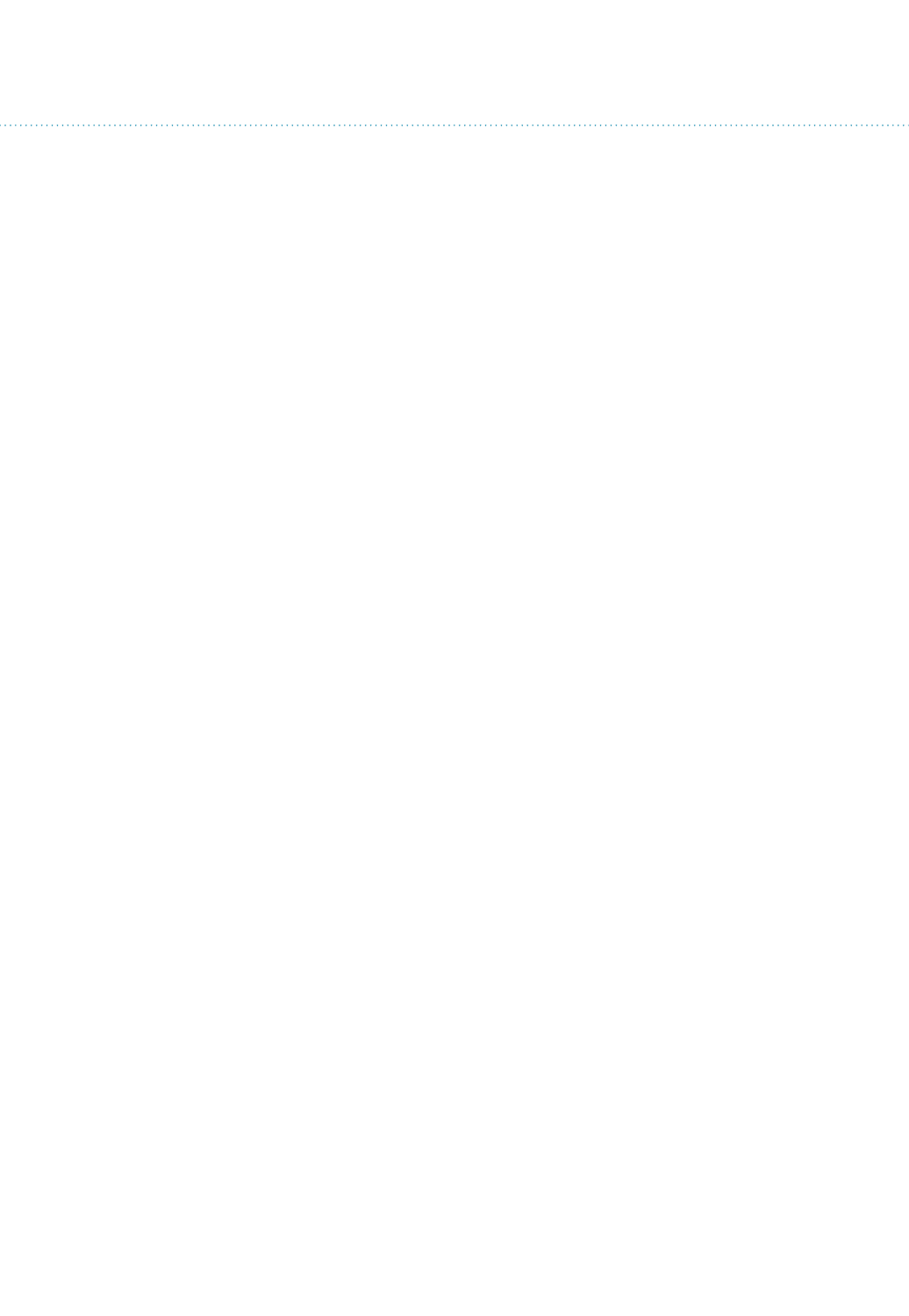## Part I: Framing the Challenge

America's multifamily housing stock for "lower- and middle-income renters"—those who earn up to the area median income (AMI)—is slowly but surely disappearing. The oftenoverlooked apartment properties that provide decent, affordable homes for millions of workers, senior citizens, and young children in households with modest incomes exist in all parts of the country. These "workforce and affordable" properties are an essential element of our national infrastructure and the fabric of our local communities. They will not likely be replaced in nearly the numbers that are needed, absent unforeseen policy interventions.

The continued loss of this critical if underappreciated real estate asset class, already playing out in many markets, will impose ever-greater social and economic costs on our country in the years ahead. "Preserving" the nation's existing housing for lowerand middle-income renters—ensuring that it remains in good physical condition and affordable to households that most need it—must be a top priority for the real estate community, public officials, and the nation as a whole.

The combination of conventional real estate economics and prevailing political realities requires new models to meet this challenge. Recent years have seen new approaches emerge for preserving multifamily workforce and affordable housing and, in some cases, for building new affordable units. Those approaches, led principally by the private sector and nonprofit organizations, are demonstrating that in fact a market opportunity exists in at least partly meeting this particular pressing social need. Those approaches are the subject of this report.

Many lower- and middle-income renters live in "multifamily workforce and affordable housing." For the purposes of this report, that term encompasses two broad categories of properties:

- **Federally subsidized, rent-restricted ("subsidized") properties.** Nearly 5 million privately owned multifamily rental units have been developed over the past 40 years or so with the assistance of various federal grants, mortgage insurance and interest rate subsidies, "project-based" rental assistance contracts, and tax credits.<sup>1</sup> The majority were built in the 1970s and 1980s; relatively few new units are being built with the assistance of those programs today. $^2$  Developers of those properties were and continue to be—required to cap the rents for extended periods so their units would remain affordable to lower-income families, generally those earning no more than 60 percent of the AMI.
- **Unsubsidized "naturally occurring" affordable properties.** More than 3 million multifamily units serve somewhat higher income levels than the current subsidized stock, generally between 60 percent and 100 percent of the AMI. Some of those properties once benefited from some sort of federal subsidy, such as mortgage insurance, but now may no longer be required to cap rents or serve a specified income group; some never received federal subsidy. In either event, their affordability today is "natural," arising from their age (40 years old and older in many cases),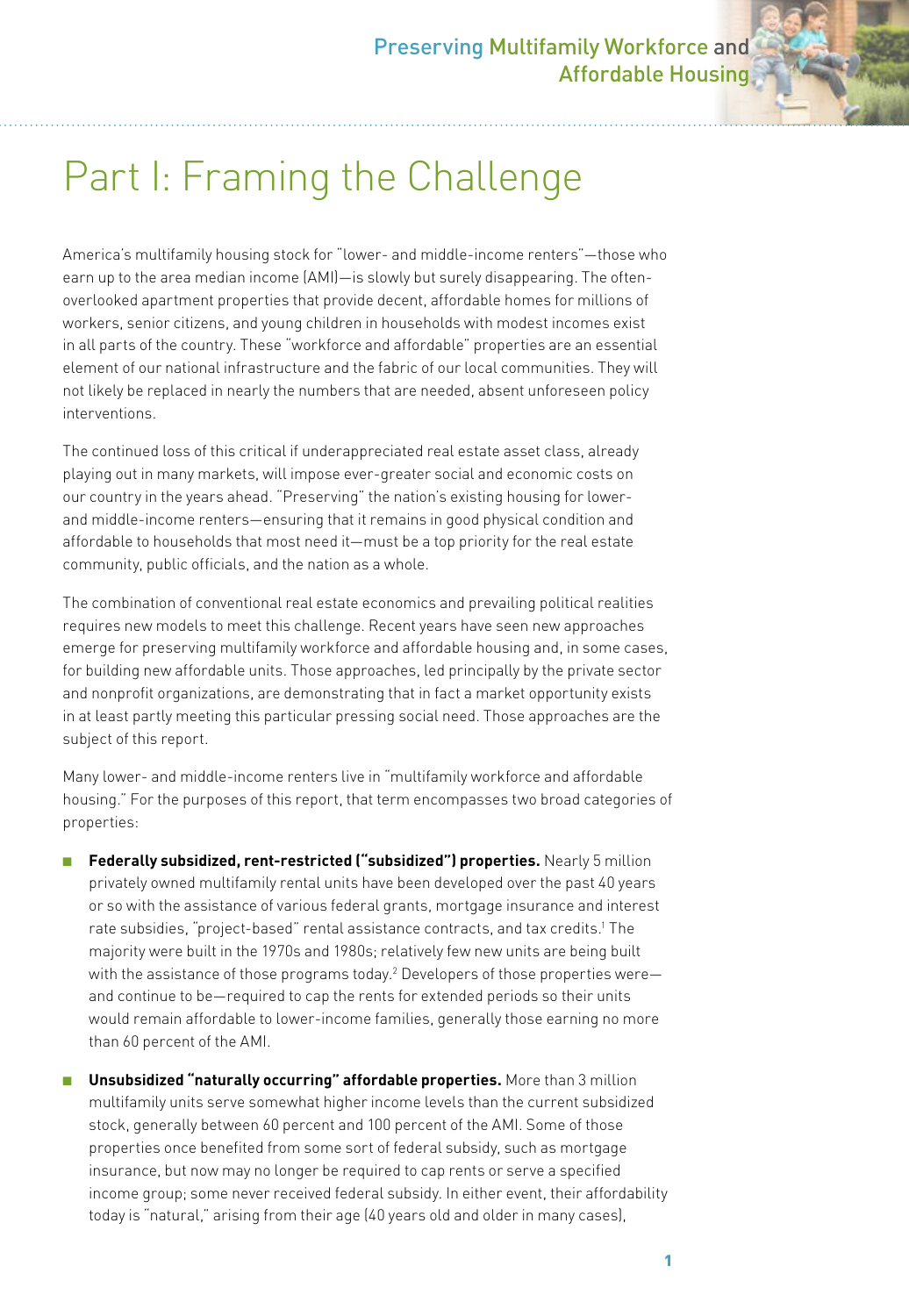physical condition (often poor and declining), design elements (likely out-of-date), and location (most are in second- and third-tier markets), according to a recent survey by Beekman Advisors.3

This report refers to those two groups of properties collectively as "multifamily workforce and affordable housing." Although this inventory of apartments does not by any stretch house all the nation's middle- and lower-income renters—it excludes the surprisingly large share residing in single-family rental homes and the growing group in "active adult" and similar communities, to cite two examples—it arguably represents the heart and soul of the stock. And it faces a substantial risk of loss in the years ahead, for a number of reasons.

Start with current trends in the housing market. The national homeownership rate has dropped eight years in a row and through the first two quarters of 2015; it is now at the lowest point in almost 50 years: 63.5 percent.4 For a range of well-documented reasons stagnant incomes, tougher mortgage credit requirements, lingering financial stress on household budgets from the Great Recession—it is simply more difficult for more households to buy a home today than at any other time in recent memory.

Partly as a result, demand for multifamily rental units has surged. The apartment vacancy rate in the second quarter of this year was 4.2 percent, down from 8 percent in 2000, according to Reis.<sup>5</sup> Almost all the new units coming on line are affordable to only the highest-income renters. The median asking rent for a new unit in 2013 was \$1,300, according to the Joint Center for Housing Studies of Harvard University,6 and fully 80 percent of new units in the largest metropolitan areas currently coming on line are aimed at the luxury market, according to CoStar.7



#### **FIGURE 1: Estimated National Rent and Vacancy Levels**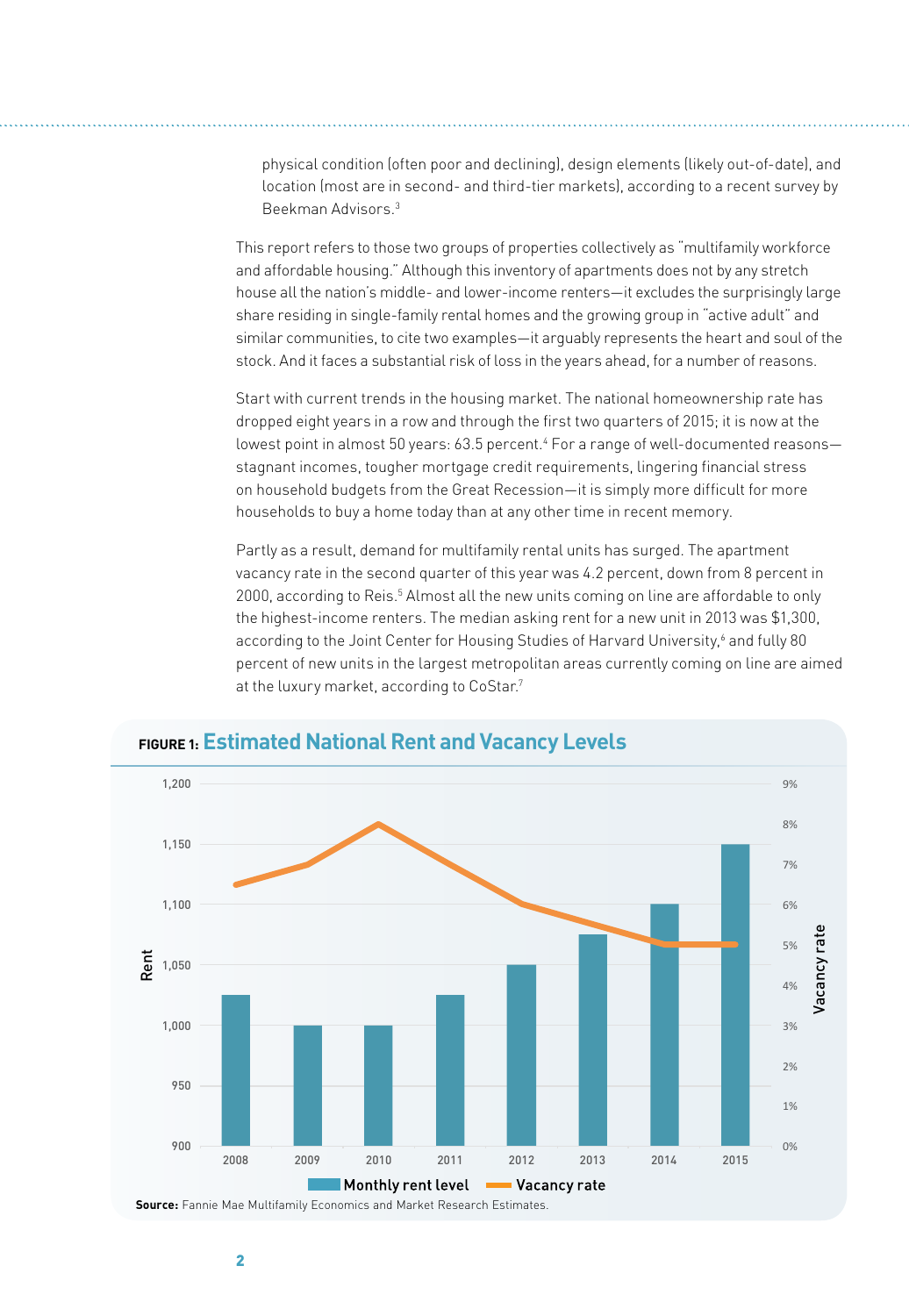#### Preserving Multifamily Workforce and Affordable Housing

Apartment rents have increased faster than renter incomes for the past decade at least and have outpaced inflation in some markets more recently.<sup>8</sup> Looking ahead, the Urban Institute forecasts that the growth of new renters will exceed that of new homeowners over the next 25 years, creating additional "intense competition" for apartments, which will likely further increase pressure on rents.<sup>9</sup>

Constraints on supply have exacerbated rental affordability problems. The costs of land, labor, and most materials for multifamily construction have spiked, according to industry participants, and are likely to remain high. According to one recent analysis, "Despite the ongoing improvement in the national economy and most local job markets, the declining amount of affordable and workforce multifamily rental housing is worrisome. The many barriers to new construction of this type of housing—higher construction costs, labor issues, and rising land prices—are likely to remain stubbornly in place, especially in the larger primary metropolitan areas."10 In addition, multifamily development of all kinds, especially properties serving lower- and middle-income renters, often faces a lengthy local regulatory approval process and community opposition.<sup>11</sup>

Even before the current boom began to push rents higher, the supply of both subsidized and "naturally occurring" affordable rentals was shrinking. In the case of the subsidized stock, more than 320,000 subsidized units were lost between 1998 and 2012, as owners opted out of federal assistance programs.12 More than 2 million units are at risk of loss over the next decade, as federal affordability periods end, according to the Harvard Joint Center.



#### **FIGURE 2: Cumulative Number of Subsidized Units with Expiring Affordability Periods**

**Source:** Harvard Joint Center for Housing Studies, "The State of the Nation's Housing 2015," www.jchs.harvard.edu, all rights reserved.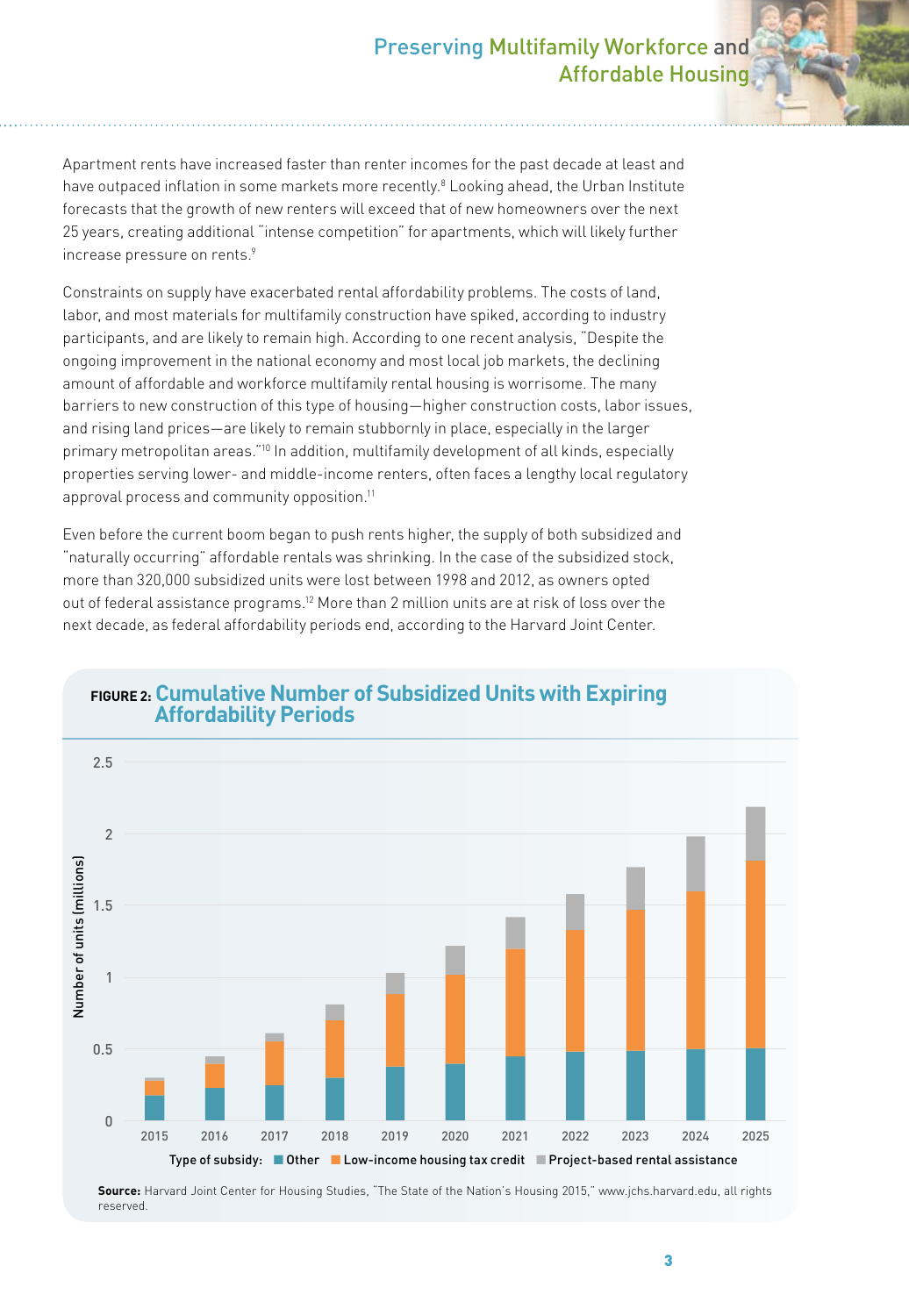Many owners will likely either raise rents (in strong markets) or let properties slide into physical obsolescence (in weak markets, lacking subsidies to rehabilitate the buildings). With respect to the "naturally occurring" affordable inventory, according to the *Wall Street Journal*, "Research by Reis, which tracks commercial real estate, found that the supply of less expensive apartments, excluding rent-regulated units, has decreased 1.6% since 2002. Over that time, high-end apartment inventory has increased 31%."13

The nation already faces a growing shortfall of affordable rental units. For example, for every 100 households that earn between 30 percent and 50 percent of their area median income, there are only 65 available and affordable units nationally, according to the U.S. Department of Housing and Urban Development.<sup>14</sup> Nearly 6 million "working renter" households (those earning up to 120 percent of AMI) pay more than 50 percent of their income for rent,15 and such unsustainable rent burdens are both growing in number and affecting households higher on the income spectrum.<sup>16</sup> Current levels of new affordable multifamily development—roughly 100,000 annually—will replace only about half of what is at risk of loss in the coming years and will fall far short of meeting rising demand. It is no exaggeration to say that, absent unforeseen policy interventions, much of the current stock of multifamily workforce and affordable housing will be lost for good.

The continuing costs to the country stand to be substantial. The replacement cost of the existing subsidized inventory dwarfs available public resources to support new development. A large and growing body of research shows that families who are facing housing hardships may encounter a host of adverse outcomes with their health, at work, and in school—all at a cost to society as well. More emergent economic analysis suggests that affordable housing shortages for lower- and middle-income workers may undermine local economic development and competiveness.<sup>17</sup>

Investing in the existing housing infrastructure for lower- and middle-income renters is in fact a much higher-yielding financial and social investment for the country than building new apartments for this group: preservation costs 30–50 percent less than developing new units, according to the U.S. Department of Housing and Urban Development.18 Preservation can also contribute to community stability and can result in a more environmentally sustainable—and cost-effective—use of resources.

Market forces may help mitigate the factors that have created the current conditions described above. Continued job growth, cooling of the current multifamily development cycle, and more demand for homeownership driven by increased household formation could lead to lower rents in some markets. Encouragingly, state and local governments around the United States appear to be placing renewed attention on workforce and affordable housing needs. And an analysis from Fannie Mae concluded, "Additionally, a concerted effort on preserving more affordable units could be effective, and can be accomplished through a variety of financing vehicles that support modest improvements in existing properties."19 Leading-edge examples of those efforts are the focus of the next section.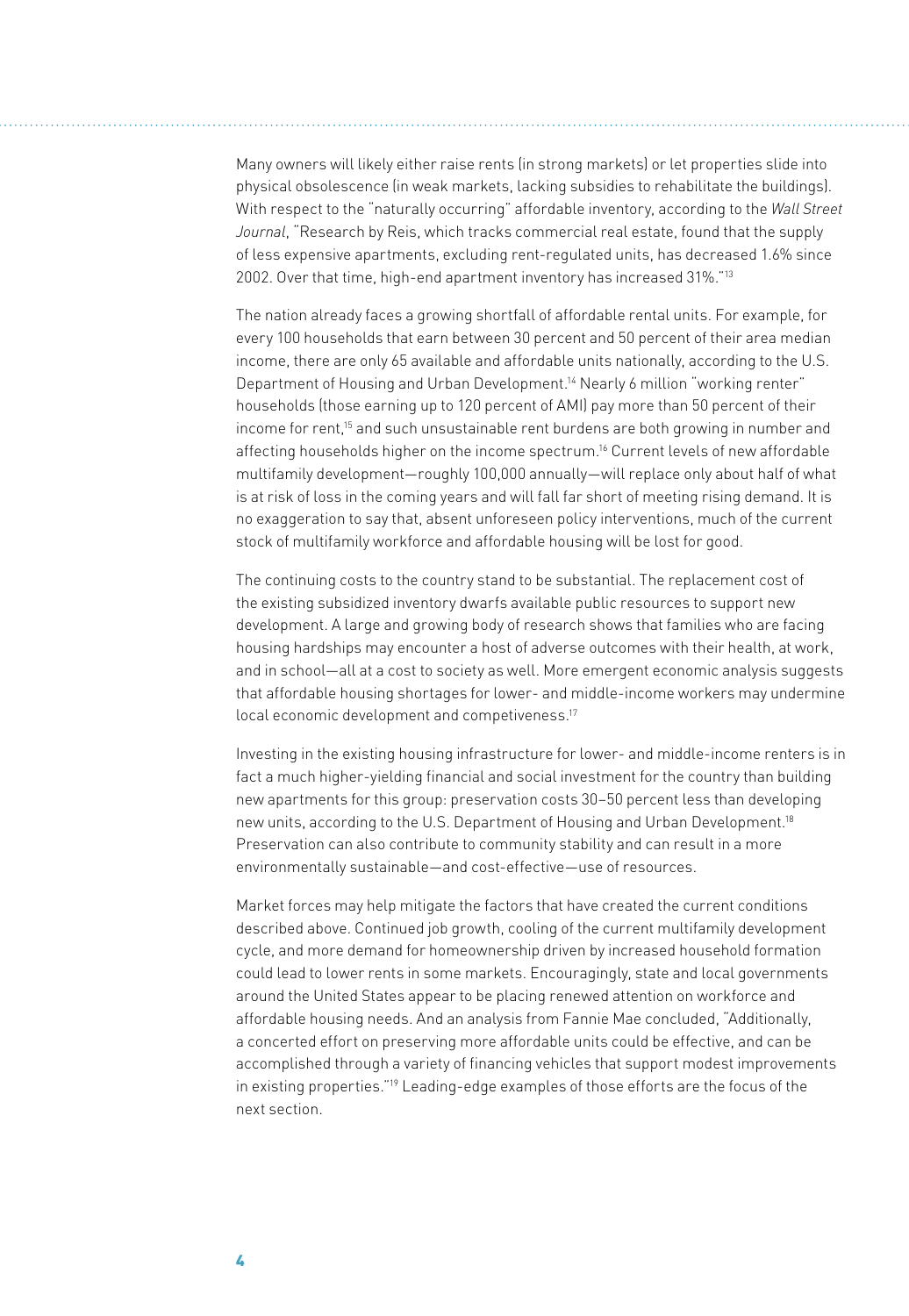### Part II: Overview and Analysis of Financing Vehicles

As the issues described in Part I have played out with increasing speed and complexity over the past several years, a growing number of financing approaches have emerged, and in some cases expanded, in response. This section profiles 16 leading examples. More detailed material on four of them is available in the appendix. To illuminate relevant similarities and differences, the approaches are grouped into three categories that are generally familiar in the real estate industry:

- **Below-market debt funds**, through which entities established by partnerships of private, public, and philanthropic organizations provide affordable housing developers with low-cost loans, paying below-market interest rates to their senior lenders;
- **Private equity vehicles**, through which real estate investment entities use private capital to acquire and rehabilitate multifamily workforce and affordable housing properties, delivering a range of returns to equity investors; and
- **Real estate investment trusts (REITs)**, through which a longstanding mechanism for raising real estate capital for other product types is used expressly to develop and preserve affordable rental units, generating a range of returns.

The report features leading examples in each of those categories; it does not purport to include every example that exists. The primary criterion in selecting the ones profiled was the extent to which each effort represents a proven, potentially replicable approach. A few relatively nascent efforts are also included on the basis of their creativity and potential.

The review focused for the most part on stand-alone, special-purpose vehicles or corporate approaches that go beyond traditional financing for multifamily workforce and affordable housing. For that reason, internal community development financial institution (CDFI) loan pools, standard low-income housing tax credit (LIHTC) and new markets tax credit equity funds, and conventional affordable housing financing offerings from government-sponsored enterprise lenders are not included—even though many play a critical role and reflect considerable creativity in their own right. In the case of private equity vehicles, the review focused on only those examples that include a commitment to maintaining affordability for current middle- and lower-income renters.

Each category of financing vehicles highlighted has distinct characteristics, including demonstrated strengths and potential limitations for meeting lower- and middle-income rental housing needs, as summarized in figure 3.

Of course, private sector and nonprofit-led creative financing approaches have been part and parcel of the multifamily workforce and affordable housing system for decades. CDFIs, pension funds, charitable foundations, faith-based groups, and "social investors" have been generating capital for development and rehabilitation in innovative ways since the 1970s. The financing vehicles featured are in many respects direct and indirect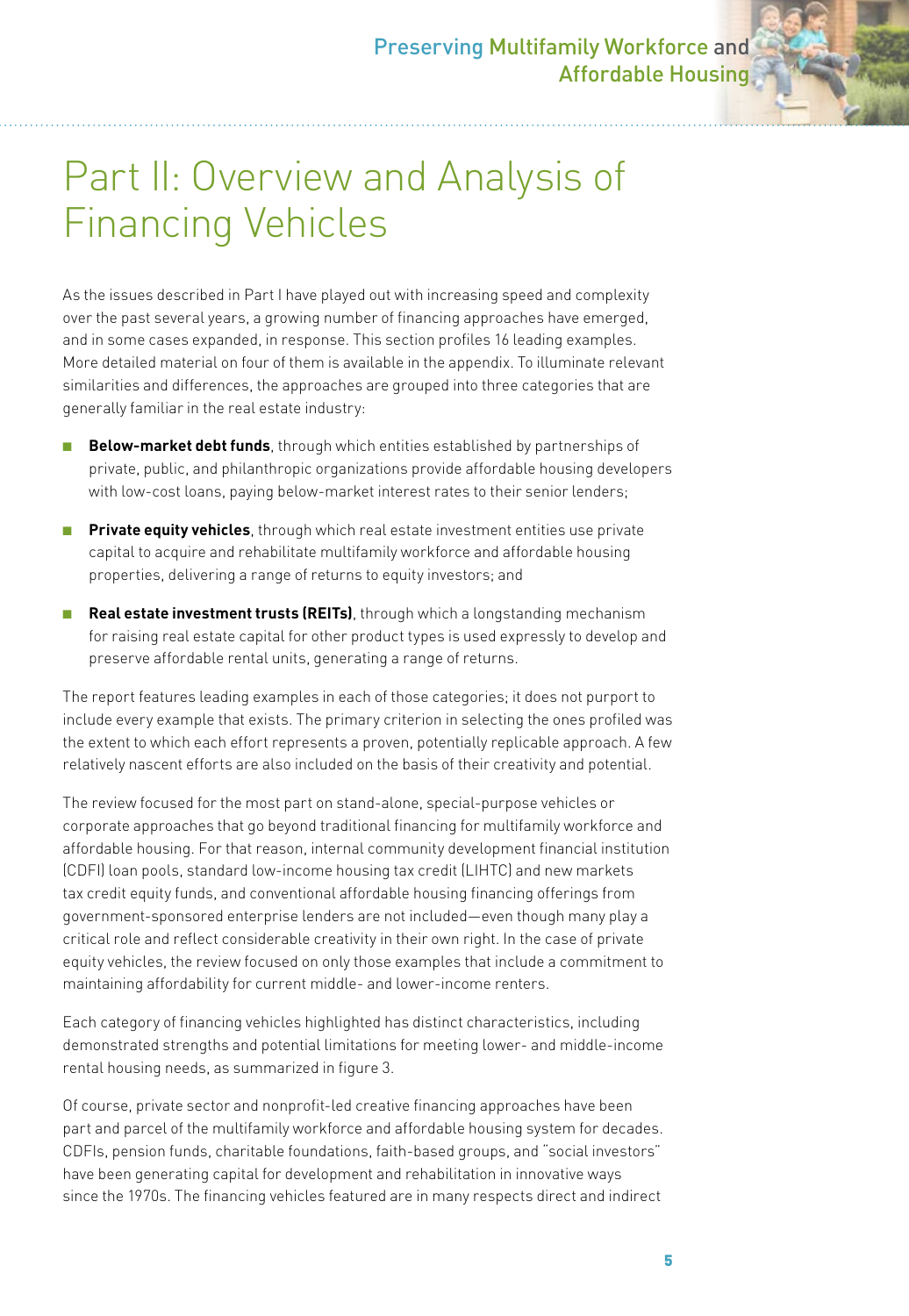#### **FIGURE 3: Overview of Financing Vehicles**

| <b>Financing vehicle</b>         | Primary<br>purpose(s)                                                                                                                       | <b>Demonstrated</b><br>strengths                                                                                                                            | <b>Potential limitations</b>                                                                                                            | <b>Capital sources and</b><br>financial returns                                                                                                                                                                        |
|----------------------------------|---------------------------------------------------------------------------------------------------------------------------------------------|-------------------------------------------------------------------------------------------------------------------------------------------------------------|-----------------------------------------------------------------------------------------------------------------------------------------|------------------------------------------------------------------------------------------------------------------------------------------------------------------------------------------------------------------------|
| Below-market<br>debt funds       | Acquisition of<br>land and existing<br>subsidized<br>affordable<br>properties<br>and new<br>development:<br>often not limited<br>to housing | As revolving funds,<br>provider of a continuing<br>source of capital<br>Facilitator for<br>affordability-focused<br>developers to compete<br>in hot markets | Complex administration;<br>significant startup costs<br>General dependency on<br>availability of permanent<br>"takeout" financing       | Local public agencies,<br>foundations, CDFIs,<br>financial institutions<br>Interest rates to senior<br>lenders generally range<br>from 2 percent to 6<br>percent, depending on<br>capital source and fund<br>structure |
| Private equity<br>vehicles       | Acquisition<br>of existing<br>subsidized and/<br>or "naturally<br>occurring"<br>affordable<br>properties                                    | Ability to act at market<br>speed<br>Scale of capital                                                                                                       | Varying degrees of<br>commitment to long-<br>term affordability<br>Less transparency in<br>structure, returns                           | Financial institutions.<br>pension funds, university<br>endowments, high-<br>net-worth individuals.<br>foundations<br>Cash-on-cash returns to<br>investors from 6 percent to<br>12 percent                             |
| Real estate<br>investment trusts | Acquisition<br>of existing<br>subsidized and/<br>or "naturally<br>occurring"<br>affordable<br>properties                                    | Strong focus<br>on preserving<br>affordability<br>Facilitator for<br>affordability-focused<br>developers to compete<br>in hot markets                       | Considerable technical<br>expertise required to<br>manage (only two exist<br>that focus solely on<br>workforce-affordability<br>sectorl | Foundations, financial<br>institutions, CDFIs<br>Total returns to investors<br>generally from 4.5<br>percent to 8 percent                                                                                              |

descendants of those earlier efforts, countless numbers of which still exist and thrive today, alongside newer ones.

While the aggregate amount of additional capital the financing approaches profiled have made possible is relatively small in the context of multifamily capital markets and affordable renter needs, most of it has emerged or scaled significantly in the past several years. It represents a significant trend and arguably a best option for alleviating an important aspect of our country's worsening affordable housing crisis.

The efforts profiled have helped prove out and scale up creative approaches and are paving the way for additional activity by others. They have forged new partnerships among the private, public, and social sectors at the local level. They have demonstrated opportunities to earn financial returns while meeting pressing social needs. They have influenced public policy. For those reasons, along with the potential for the continued growth and evolution of innovative financing to deliver more of the housing so many Americans need, these leading approaches warrant attention.

An inherent limitation in a report of this nature is that some of its most interested readers will want more detail, especially with respect to the financial structure and performance of the financing approaches featured. Much of that material is, of course, confidential or available only to investors. Additional information may be accessible through direct contact with the relevant entity. Contact information is provided for each.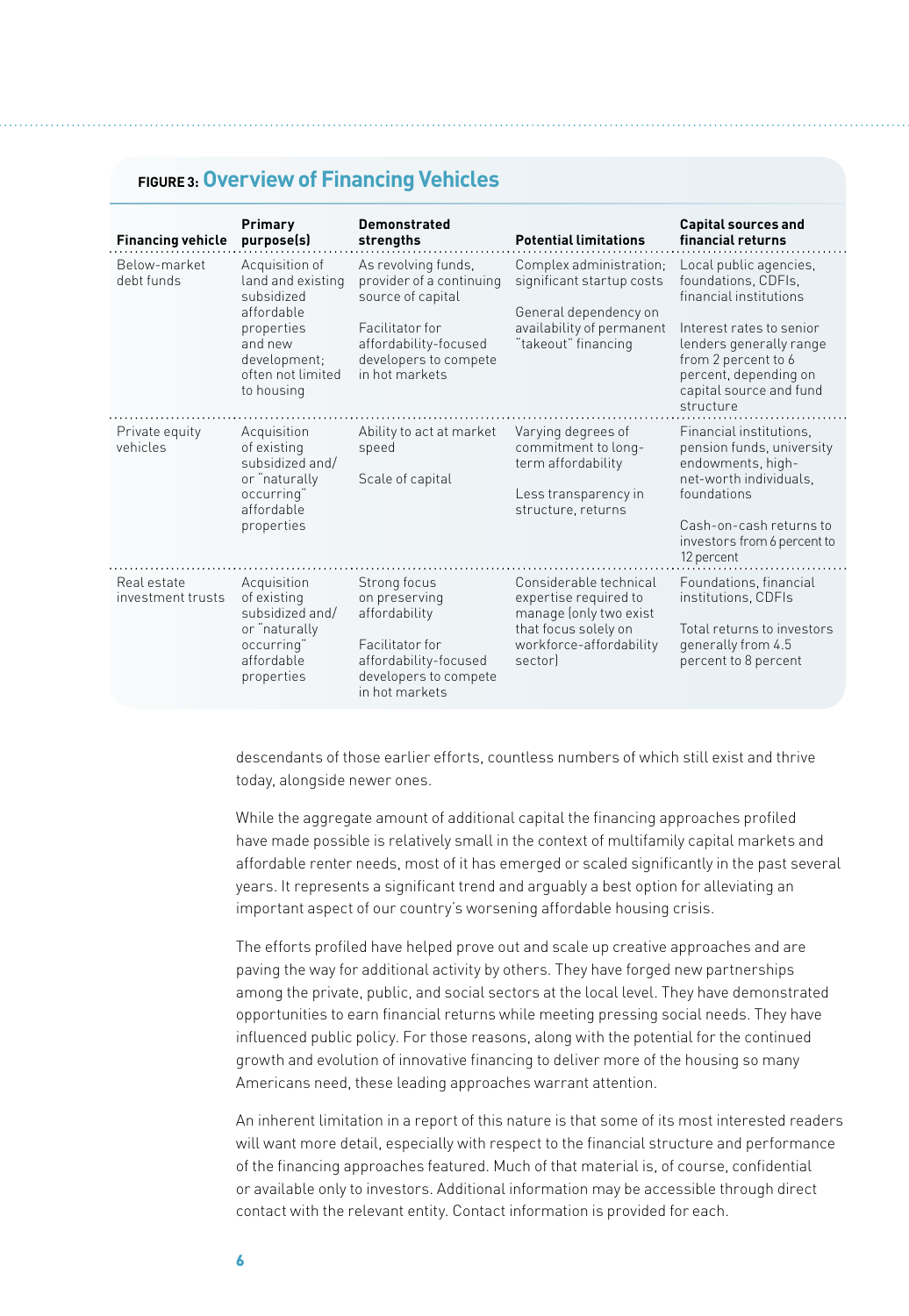The data in the following pages were verified as accurate by representatives of each entity in August and September 2015. The material in this section is for informational purposes only.

#### **Below-Market Debt Funds**

Below-market debt funds are established by partnerships of private, public, and philanthropic institutions to provide affordable housing developers with low-cost loans. Developers use the loans to acquire and develop land, rehabilitate existing properties, and develop commercial and community facilities in addition to multifamily workforce and affordable housing. Below-market debt funds originate loans directly or through CDFIs.

These funds blend government and foundation monies, in the form of grants or low-interest loans, with conventional debt from financial institutions, mostly banks and insurance companies. The government and foundation capital acts as a credit enhancement for the conventional debt, enabling loan products that can support higherrisk activities and more advantageous terms to the borrowers than would otherwise be possible.

Below-market debt funds can allow affordable housing developers to compete in hot housing markets that raise land prices and put upward pressure on rents. They have been credited in their cities with filling important gaps in the financing system. Another advantage is that these funds are typically "revolving," meaning they are set up to make new loans as prior loans are repaid, providing a continuing source of capital. Several have raised additional capital since their inception.

Experience to date suggests that below-market debt funds are most viable in markets with a high-capacity local government on housing issues and the presence or interest of significant philanthropic capital, that is, larger cities. They generally require deep, continuing collaborations by multiple entities and specialized advisory services in administration and governance. Startup time and costs for parties seeking to create these kinds of funds can be significant—up to 18 months and \$1 million, according to an analysis of several funds.<sup>20</sup> Also, since these funds focus primarily on early-stage acquisition and predevelopment activities, their ultimate success, with regard to units preserved or developed, depends on the availability of construction and permanent financing from other sources.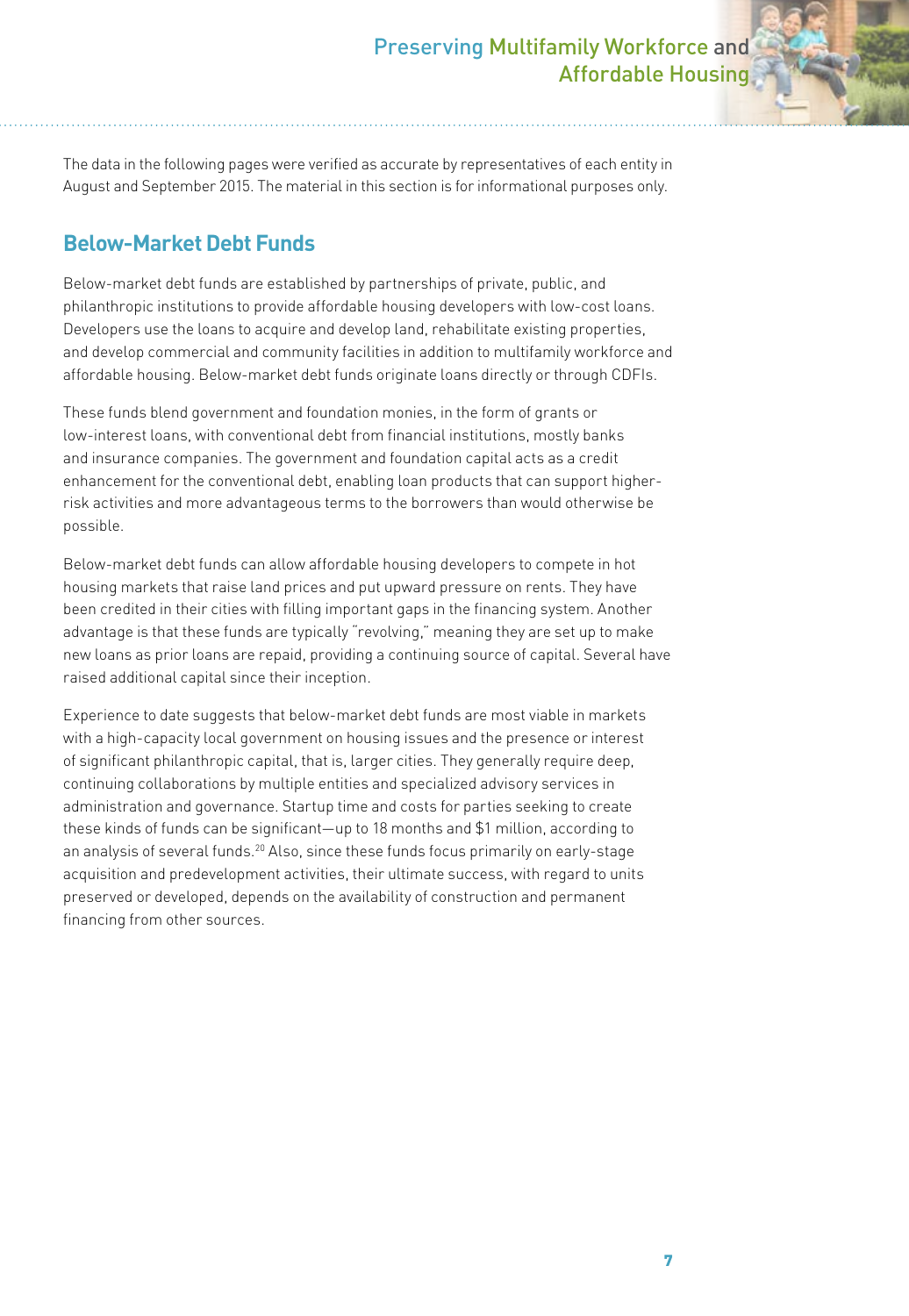Following are examples of below-market debt funds:

- **The Bay Area Transit-Oriented Affordable Housing Fund** was established in 2011 by a coalition of San Francisco Bay Area government agencies, nonprofits, and foundations. It was seeded by a \$10 million investment from the Metropolitan Transportation Commission. The fund provides short-term and medium-term earlystage financing for affordable housing developments and related community facilities close to transit lines. It offers acquisition, predevelopment, construction "bridge," and mini-permanent construction loans. The fund's current capitalization is \$50 million, and it has financed eight developments with a total of more than 900 units and nearly 100,000 square feet of retail space. Senior lenders to the fund generally receive interest rates of 4–6 percent. For more information, see http://bayareatod.com.
- **The Denver Regional Transit-Oriented Development Fund** was established in 2010 with \$13.5 million in debt capital for a purpose similar to the San Francisco fund: to create and preserve affordable housing along current and future transit corridors in the city and county of Denver. In 2014, the fund was expanded to serve the surrounding seven-county region and is now capitalized at \$24 million. Borrowers



**The Bay Area Transit-Oriented Affordable Housing Fund is providing \$7.2 million to support the Eddy and Taylor Family Housing development, which will provide 153 residential units and 12,000 square feet of retail space. The site is two blocks from a major transit hub in San Francisco. The developer is the Tenderloin Neighborhood Development Corp.**

*Bay Area Transit-Oriented Affordable Housing Fund*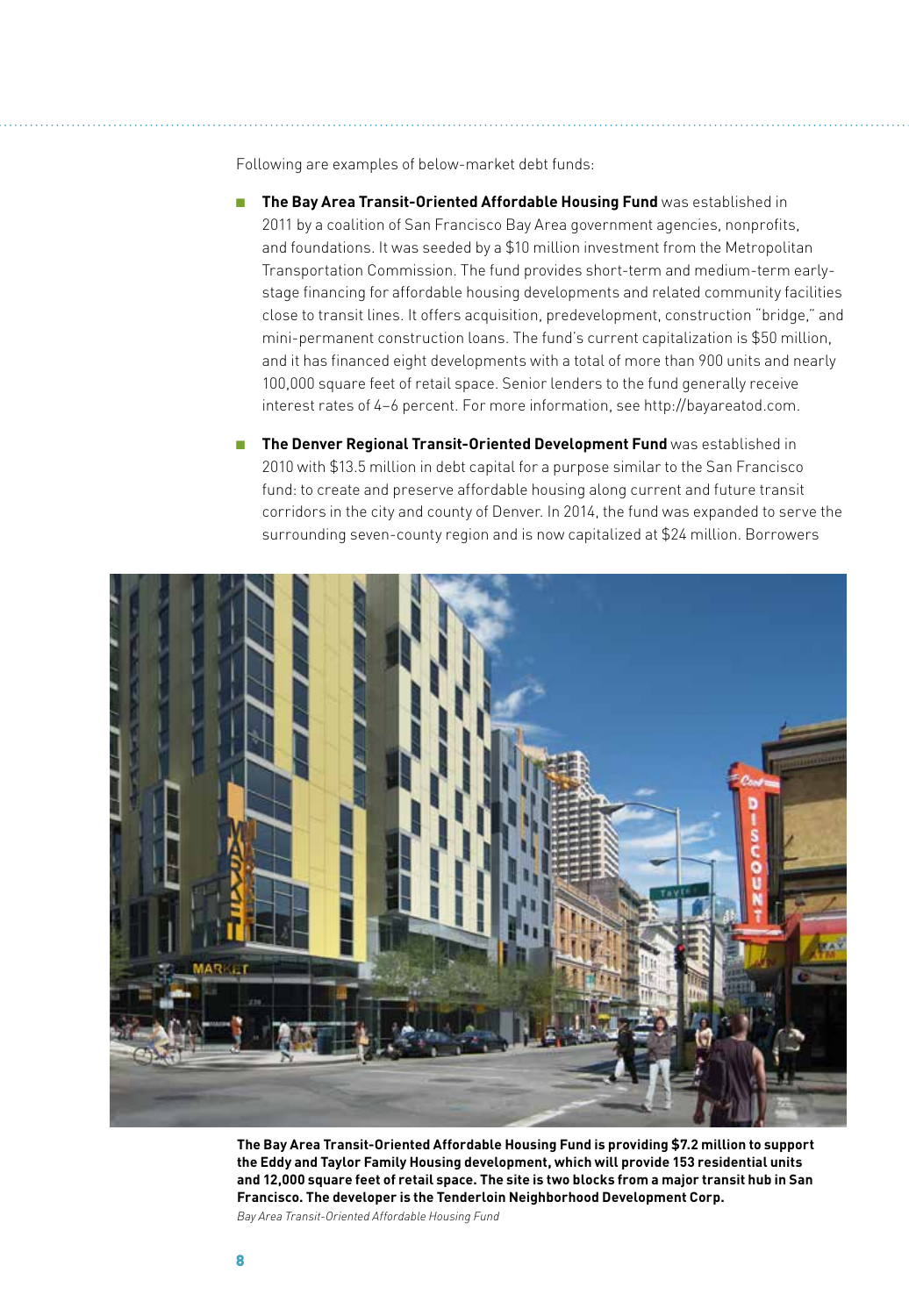

**Source:** Enterprise Community Partners.

may use funds to purchase, hold (for up to five years), and develop sites within a half mile of fixed-rail transit stations or a quarter mile of high-frequency bus stops. The fund has closed 11 transactions totaling nearly \$16 million, with a pipeline of over 900 permanently affordable units and more than 150,000 square feet of commercial and community space. Returns to capital providers (public agencies, foundations, financial institutions, and CDFIs) are generally 2–6 percent. For more information, see www.enterprisecommunity.com/denver-tod-fund.

The **New Generation Fund** was established in 2008 through a partnership of the Housing and Community Investment Department of Los Angeles, local foundations, and private lending institutions. The fund was designed to combat homelessness and reduce the housing burden on poor and working families by offering affordable housing developers early-stage financing for properties intended for low- and moderate-income residents. The fund recapitalized its senior lending facility in August 2015 and is currently capitalized at \$75 million. The fund has deployed \$69 million to create or preserve 1,355 units in 14 developments. Senior lenders to the fund generally receive a LIBOR-based interest rate with a spread, with a floor of 3.75 percent (4.75 percent when lending on building rehabilitation costs). For more information, see http://newgenerationfund.com/.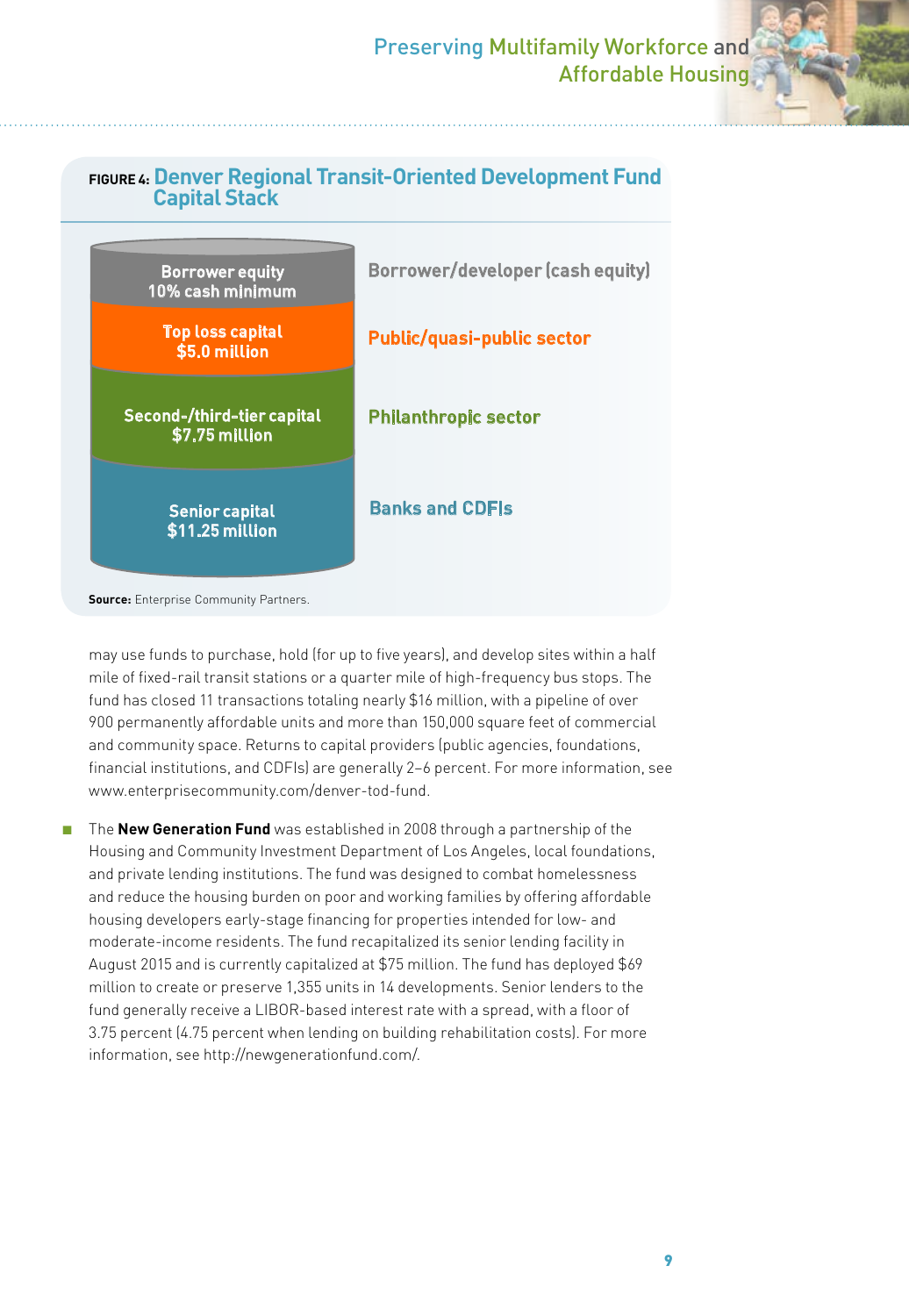

■ The **New York City Acquisition Fund** was established in 2006 by the city of New York, major banks and foundations, and national community development organizations. The fund provides flexible capital for acquisition and predevelopment costs. It also offers rehabilitation loans for occupied buildings and bridge loans for LIHTC properties seeking additional tax credit equity. The fund is capitalized with \$150 million in lendable proceeds provided by participating lending institutions. Capital from senior lenders is credit enhanced by approximately \$22 million in foundation loans and an \$8 million loan from the city of New York. The fund has originated \$249 million in predevelopment and acquisition loans and created or preserved more than 7,000 units. Senior lenders to the fund generally receive LIBOR-based interest with a spread between 3 percent and 4 percent. (See the appendix for representative term sheet information from the New York City Acquisition Fund.) For more information, see www.nycacquisitionfund.com/.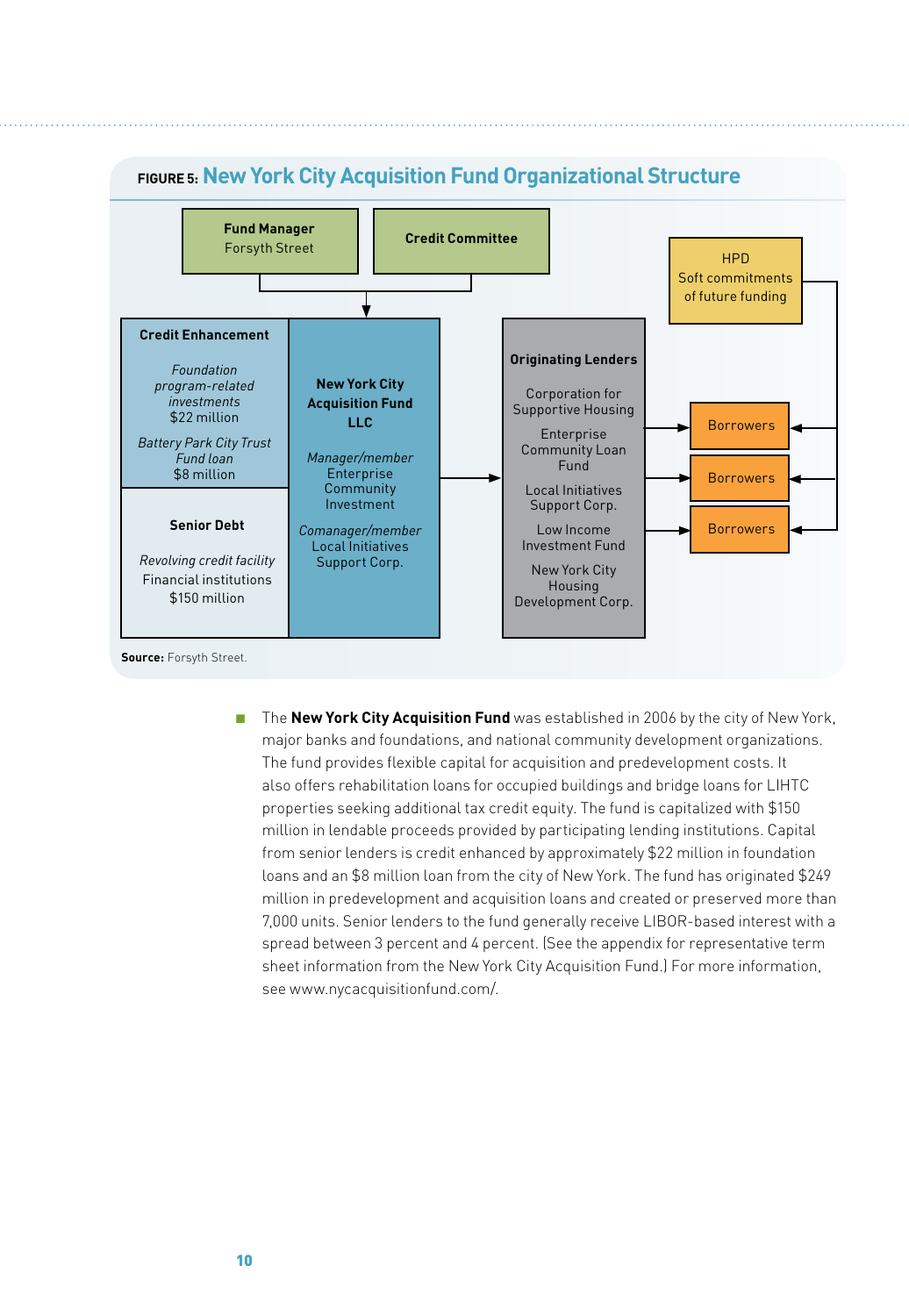#### **FIGURE 6: Comparison of Below-Market Debt Funds**

| <b>Name</b>                                                       | Established | Geography                 | Capitalization | Impact                                                                                                                                                                                                                                                                                        | Interest rate to<br>senior lenders                       |
|-------------------------------------------------------------------|-------------|---------------------------|----------------|-----------------------------------------------------------------------------------------------------------------------------------------------------------------------------------------------------------------------------------------------------------------------------------------------|----------------------------------------------------------|
| Bay Area<br>Transit-<br>Oriented<br>Affordable<br>Housing Fund    | 2011        | San Francisco<br>Bay Area | \$50 million   | Has financed eight developments<br>with more than 900 units and<br>nearly 100,000 square feet of<br>retail space.                                                                                                                                                                             | 4-6 percent                                              |
| Denver<br>Regional<br>Transit-<br>Oriented<br>Development<br>Fund | 2010        | Denver metro<br>area      | \$24 million   | Has closed 11 transactions<br>totaling almost \$16 million;<br>pipeline of more than 900 units<br>and 150,000 square feet of<br>commercial and community<br>space.<br>Has generated \$598 million and<br>more than 7,000 local jobs in the<br>past five years, according to a<br>2015 report. | 2-6 percent                                              |
| <b>New</b><br>Generation<br>Fund                                  | 2008        | City of Los<br>Angeles    | \$75 million   | Has originated \$69 million to<br>create or preserve 1,355 units in<br>14 developments.                                                                                                                                                                                                       | LIBOR with a<br>spread, floor<br>of 3.75-4.75<br>percent |
| New York City<br>Acquisition<br>Fund                              | 2006        | City of New<br>York       | \$150 million  | Has originated \$249 million in<br>predevelopment and acquisition<br>loans and created or preserved<br>more than 7,000 units.                                                                                                                                                                 | Base rate of 3-4<br>percent                              |

#### **Private Equity Vehicles**

The private equity vehicles covered in this report are entities that use private capital to acquire and rehabilitate multifamily workforce and affordable housing properties, delivering a range of returns to equity investors, while maintaining the properties as affordable for lower- and middle-income renters—typically those in the 80—100 percent of AMI range.

Funds that acquire Class B and Class C properties with the goal repositioning them to serve higher-income residents are not the focus of this report. In fact, in some respects, the private equity players profiled here are competing with more conventional "value add" multifamily investors targeting the apartment sector. The current market cycle has created a highly competitive environment. A recent analysis noted, "Although apartment rent growth is surely constrained by income, household incomes are projected to keep growing, which will enable B/C landlords to raise rents. . . . Additionally, the lack of new competition in the B/C space will continue to put downward pressure on an already incredibly low vacancy rate."21

These private equity vehicles are effectively testing the appetite of real estate equity investors to take lower returns than the mid-high teens typical of private equity real estate returns overall in recent years, but still higher than returns to debt, for example, 6–12 percent on a cash-on-cash basis. Investors in these funds include financial institutions, pension funds, university endowments, high-net-worth individuals, and foundations.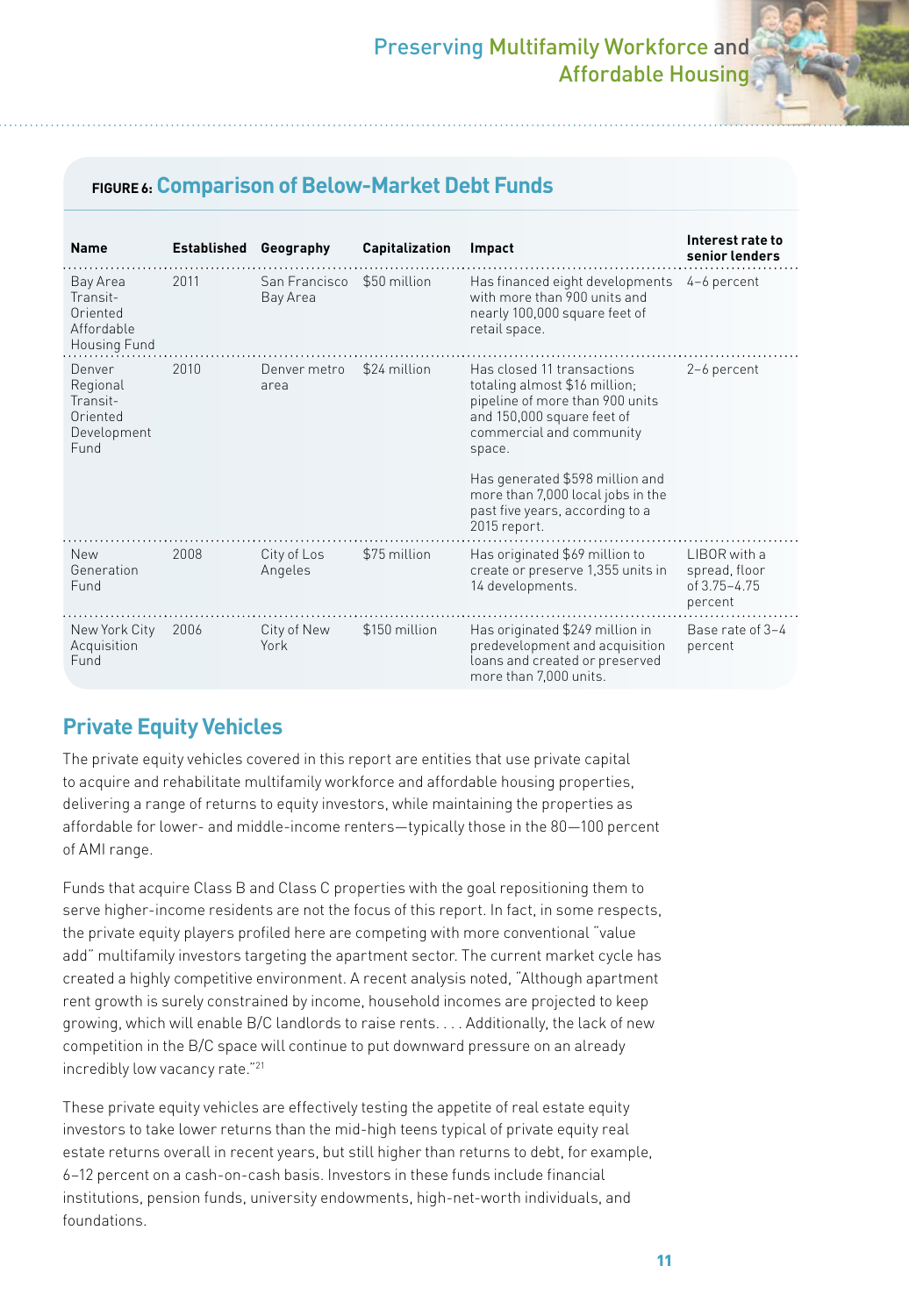Some of these vehicles target subsidized properties (e.g., developed with tax-exempt bond financing, "project-based" rental assistance contracts, or LIHTCs), whereas others focus on unsubsidized "naturally occurring" affordable properties. Some invest in both. These entities may act as developer and owner, may joint-venture with other developers, or upon their exit may attempt to line up new owners that are committed to similar goals.

Following are examples of private equity vehicles:

Avanath Capital Management is a real estate investment firm that seeks opportunities in existing developments that are rent regulated or financed by federal programs. Avanath funds that closed in 2010 and 2013 preserved long-term affordability, while generating cash-on-cash returns of 6–10 percent. Developments serve residents with incomes not exceeding 80 percent of the AMI. Avanath Affordable Housing II Fund recently raised \$200 million in investment capital from three state pension funds, two banks, three insurance companies, one foundation, and one family office. The firm is pursuing a long-term, national consolidating strategy in the affordable rental apartment sector in order to increase operating efficiency and provide investors with market-rate, private equity real estate returns. For more information, see http://avanath.com/.

![](_page_19_Picture_3.jpeg)

**The Avanath Affordable Housing II fund purchased the 304-unit Oakwood in Orlando, Florida in 2015. The firm has re-branded the property as Bella Cortina and will invest roughly \$7,000 per unit to upgrade its exterior paint, wood finishings, kitchen appliances, HVAC and landscaping. The property will serve households earning between 50 percent and 75 percent of the area median income.**

*Avanath Capital Management*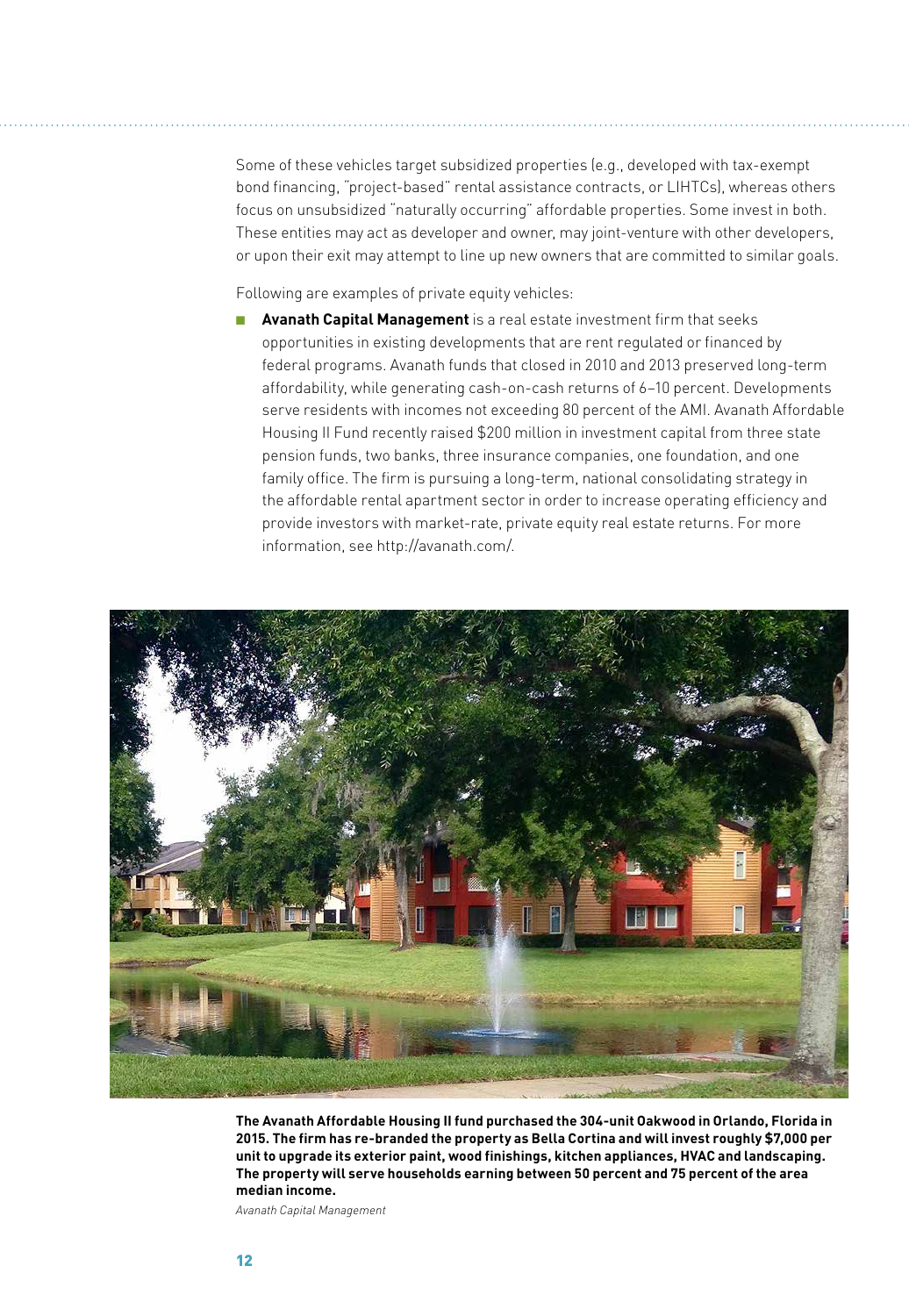![](_page_20_Figure_1.jpeg)

- **The Enterprise Multifamily Opportunity Fund** is managed by Enterprise Community Investment, a national community development financial services firm. The fund leverages traditional debt at the property level and provides up to 90 percent of the required equity financing for up to seven years. Enterprise's joint venture partners are responsible for coinvesting the balance of the equity financing. Enterprise requires long-term affordability, seeks investments with opportunity for stronger management and expense control, and often expects some modest rent growth. The fund is capitalized at \$35 million and targets 10 percent returns to its investors, which currently consist of financial institutions and socially motivated high-net-worth individuals and private investors. (See the appendix for representative term sheet information from the Enterprise Multifamily Opportunity Fund.) For more information, see www.enterprisecommunity.com/financing-and-development/conventional-equity.
- **PNC Bank**, through its Tax Credit Capital group, has formed a new division that focuses on long-term preservation of "at-risk" affordable housing. The bank has launched **PNC Affordable Rental Housing Preservation Fund 1 LLC**, which has a target of \$250 million in equity capital and is the first in a planned series of funds that will invest in affordable multifamily housing properties that PNC intends will qualify as public welfare investments. The fund envisions a three- to five-year hold period, after which the properties will be recapitalized and redeveloped using LIHTCs. Investments will have an average 60–65 percent leverage, and PNC plans to coinvest in these funds up to 25 percent. The fund is investing nationally in primary and secondary markets. The bank has closed on five acquisitions to date and anticipates an additional five to seven closings before year's end. For more information, see https://www.pnc.com/en/corporate-and-institutional/financing/lending-options/pncreal-estate/affordable-housing-preservation-investments.html.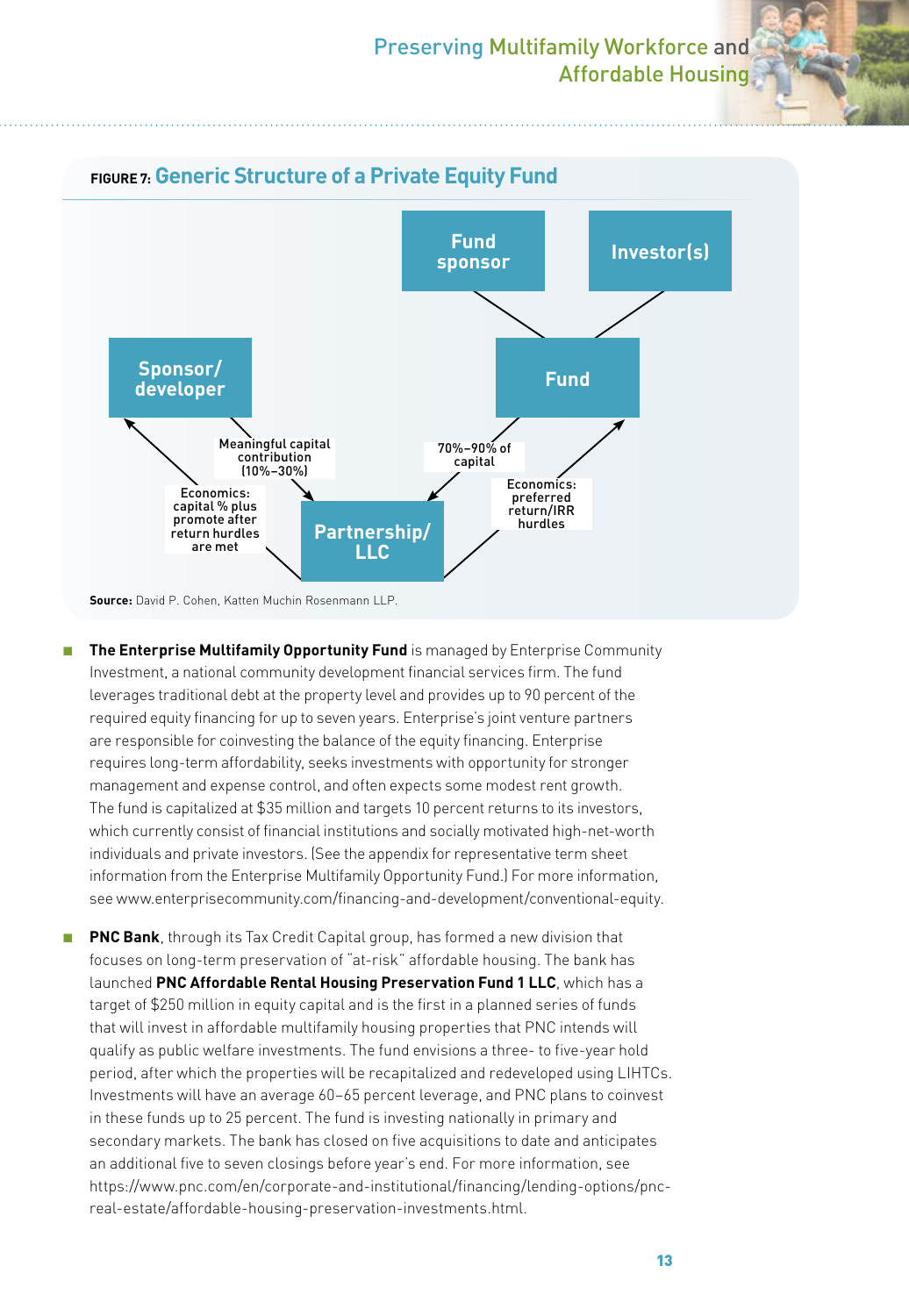![](_page_21_Picture_0.jpeg)

**The Rose Smart Growth Investment Fund, in a joint venture with the Rose Smart Growth Investment Fund IA (a separate account for TIAA-CREF), acquired Collins Circle, a transitoriented, mixed-income apartment building in Portland, Oregon. The joint venture made physical improvements to boost energy efficiency and market competitiveness. The property consists of 124 rental units, 52 of which are restricted to tenants earning up to 60 percent of the area median income, with the balance available at market rents, as well as 7,200 square feet of ground-floor commercial space.**

*Jonathan Rose Companies*

- **Jonathan Rose Companies** is a real estate investment, development, planning, and project management firm that has managed the development of real estate projects totaling more than \$1.5 billion. The company has formed several funds focused on multifamily acquisition, preservation, and development backed by institutions, foundations, and high-net-worth investors. In 2014, Rose announced its fourth offering focused specifically on affordable housing preservation, the **Rose Affordable Housing Preservation Fund LLC**, a \$51.6 million fund seeded by TIAA-CREF and Rose to acquire affordable and mixed-income multifamily housing in high-demand markets across the United States. The fund's goal is to improve and "green" the assets through high-impact/low-cost energy retrofits as well as hands-on asset management that reduce and control expenses and enhance tenant quality of life. As of this writing, the fund is making preservation investments in the Boston metro, Connecticut, Washington, D.C., Chicago, and Seattle markets and is continuing to track target acquisitions in New York City, Los Angeles, and the San Francisco Bay Area. For more information, see www.rosecompanies.com/investments.
- The Turner Multifamily Impact Fund, formed in 2015, plans to acquire and manage up to \$1 billion in unsubsidized "naturally occurring" affordable apartment communities serving households earning up to 80 percent of the AMI in underserved urban communities throughout the country. The fund also provides community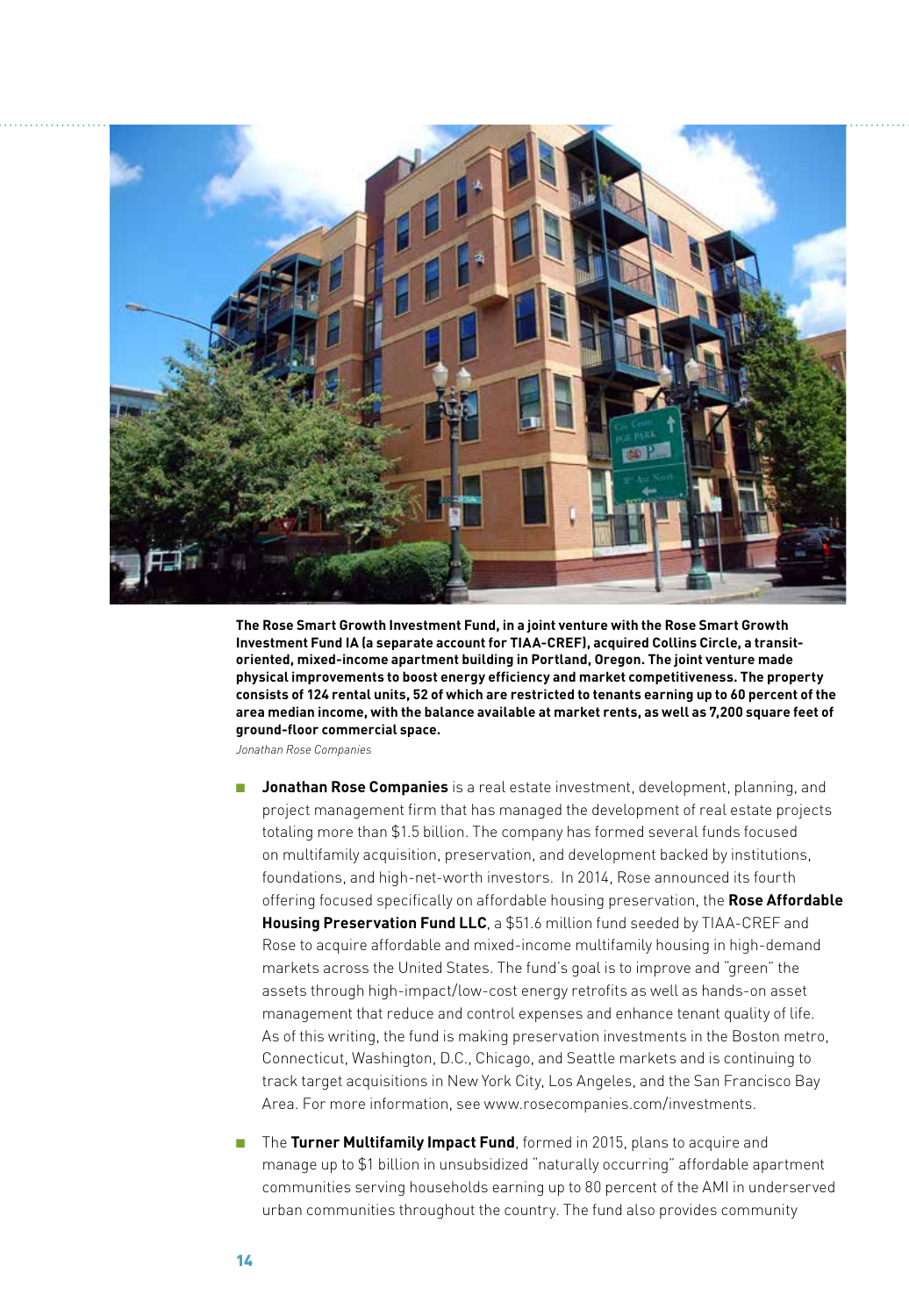services related to education, health care, and security. It was established through a collaboration of Turner Impact Capital, Citi Community Capital, the University of Michigan's endowment, and the Rockefeller Brothers Fund. The fund targets "riskadjusted" financial returns of 10–12 percent net of fees. It closed its first transaction in July: a 599-unit, 48-building garden-style housing community located in Prince Georges County, Maryland. For more information, see www.turnerimpact.com\\home.

The **Urban Strategy America Fund** bills itself as a "triple bottom line" development entity and investment fund capitalized at \$190 million. The fund's stated goals are to socially and economically enhance urban areas, improve environmental conditions, and provide a competitive rate of return for individual and institutional investors. The

fund acquires and develops or redevelops residential multifamily buildings and commercial and lightindustrial properties. The fund partners on some projects with a local institution, such as a nonprofit community development corporation (CDC), that provides services related to affordable housing, education, and employment. In return, the CDC is awarded a share of the developer fee, as well as a share of the revenue, after the fund reaches an approximately 12 percent overall return on investment. The CDCs help the projects meet social and economic goals, such as employing and housing local residents, and can coordinate with local government to streamline permitting processes. To date, the USA Fund has developed 1,219 residential units and 1.6 million square feet of commercial space. For more information, see www.usafund.com.

![](_page_22_Picture_4.jpeg)

**The Urban Strategy America Fund partnered with the Asian Community Development Corporation to develop One Greenway, a major mixed-income development in Boston's Chinatown neighborhood. Two residential towers bookend an acre of publicly accessible open space and a new pedestrian connection. The 312-unit North Building comprises 217 market-rate and 95 affordable rental units.**

*Urban Strategy America*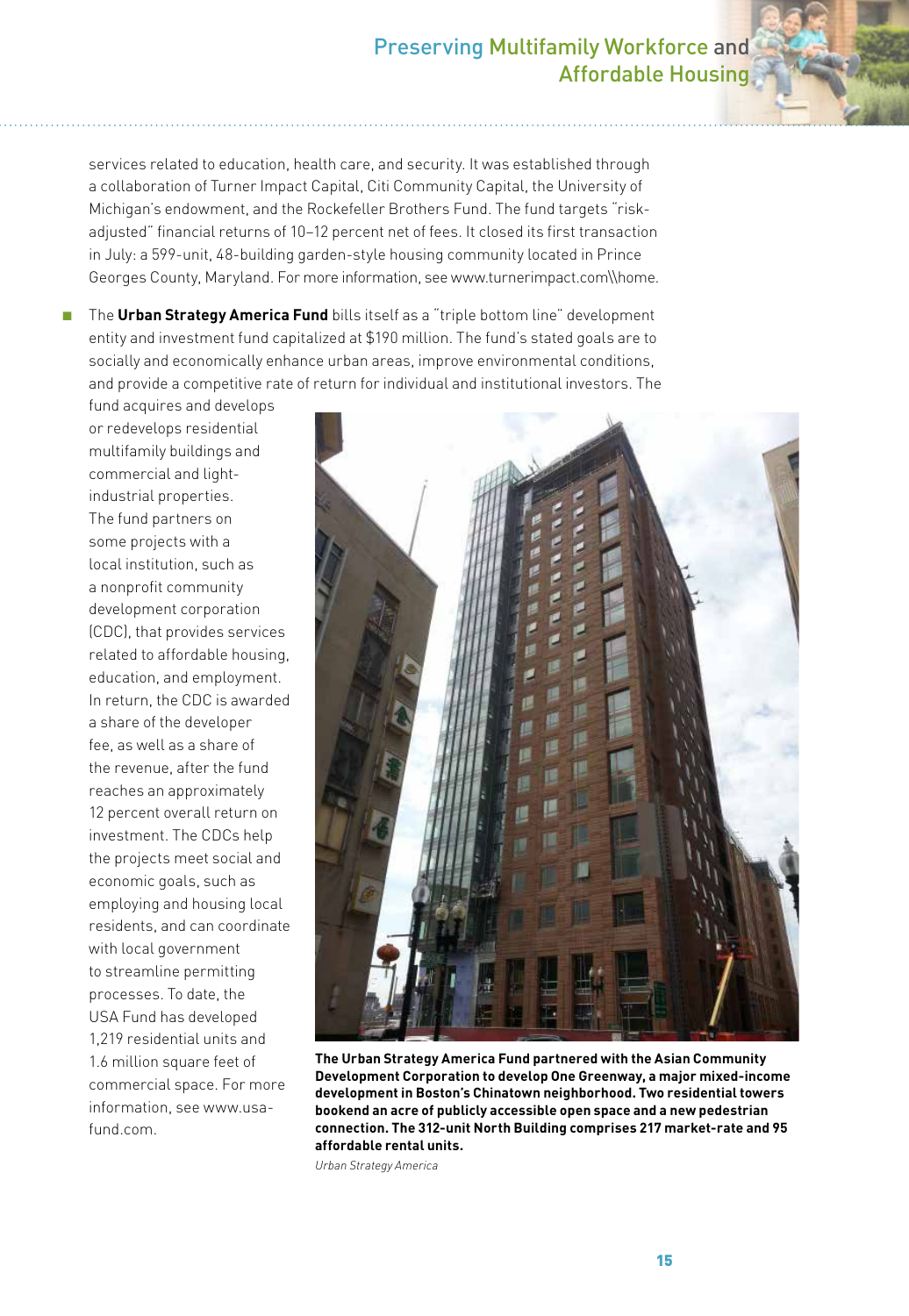#### **FIGURE 8: Comparison of Private Equity Vehicles**

| <b>Name</b>                                                    | <b>Established</b> | Geography                                                                | Capitalization                                                                                                    | Impact                                                                                                                                                        | <b>Returns</b>                           |
|----------------------------------------------------------------|--------------------|--------------------------------------------------------------------------|-------------------------------------------------------------------------------------------------------------------|---------------------------------------------------------------------------------------------------------------------------------------------------------------|------------------------------------------|
| Avanath Capital<br>Management                                  | 2008               | National; 30<br>percent in<br>California                                 | Avanath Affordable<br>Housing I Fund: \$120<br>million<br>Avanath Affordable<br>Housing II Fund: \$200<br>million | Has invested in 32<br>properties to date.<br>Overall, owns and<br>manages a portfolio of<br>more than 6,000 units.                                            | 6-10 percent<br>cash on cash             |
| Enterprise<br>Multifamily<br>Opportunity<br>Fund               | 2013               | National                                                                 | \$35 million                                                                                                      | Has made investments<br>totaling \$15 million<br>and has acquired more<br>than 1,300 units to<br>date. Remaining capital<br>is to be deployed by<br>mid-2016. | 10 percent cash<br>on cash               |
| PNC Affordable<br>Rental Housing<br>Preservation<br>Fund 1 LLC | 2014               | National                                                                 | \$250 million                                                                                                     | Anticipates 5-7<br>closings by year-end.                                                                                                                      | Not disclosed                            |
| Rose Affordable<br>Housing<br>Preservation<br>Fund LLC         | 2014               | Boston area,<br>Connecticut,<br>Washington,<br>D.C., Chicago,<br>Seattle | \$51.6 million                                                                                                    | Anticipates acquiring<br>1,700 units in nine<br>properties.                                                                                                   | Not disclosed                            |
| Turner<br>Multifamily<br>Impact Fund                           | 2015               | National                                                                 | \$1 billion target                                                                                                | Closed first acquisition<br>in July 2015. Target is<br>10,000 units.                                                                                          | "10-12 percent<br>net of fees"           |
| Urban Strategy<br>America Fund                                 | 2004               | East Coast                                                               | \$190 million                                                                                                     | To date, has developed<br>1.219 residential units<br>and 1.6 million square<br>feet of commercial<br>space.                                                   | "Approximately<br>12 percent<br>overall" |

#### **Real Estate Investment Trusts**

A real estate investment trust is an investment vehicle created by the U.S. Congress in 1960 to provide a means for small-scale investors to invest in income-producing commercial, industrial, and residential real estate. Some REITs acquire or develop properties directly, some acquire equity positions in properties, some offer private debt, and some pursue a blended approach, combining debt and equity investments with direct development. Although many REITs include affordable and mixed-income properties as part of broadly diversified portfolios, the two REITs highlighted invest expressly in affordable multifamily developments. They each take advantage of the REIT structure to provide diversification and liquidity investors, while bringing deep affordable housing expertise and mission commitment to bear in maximizing affordability.

■ The **Community Development Trust (CDT)**, founded in 1998, is a privately held, mission-oriented REIT that provides financing for the production and preservation of subsidized affordable housing. CDT works with local and national partners to make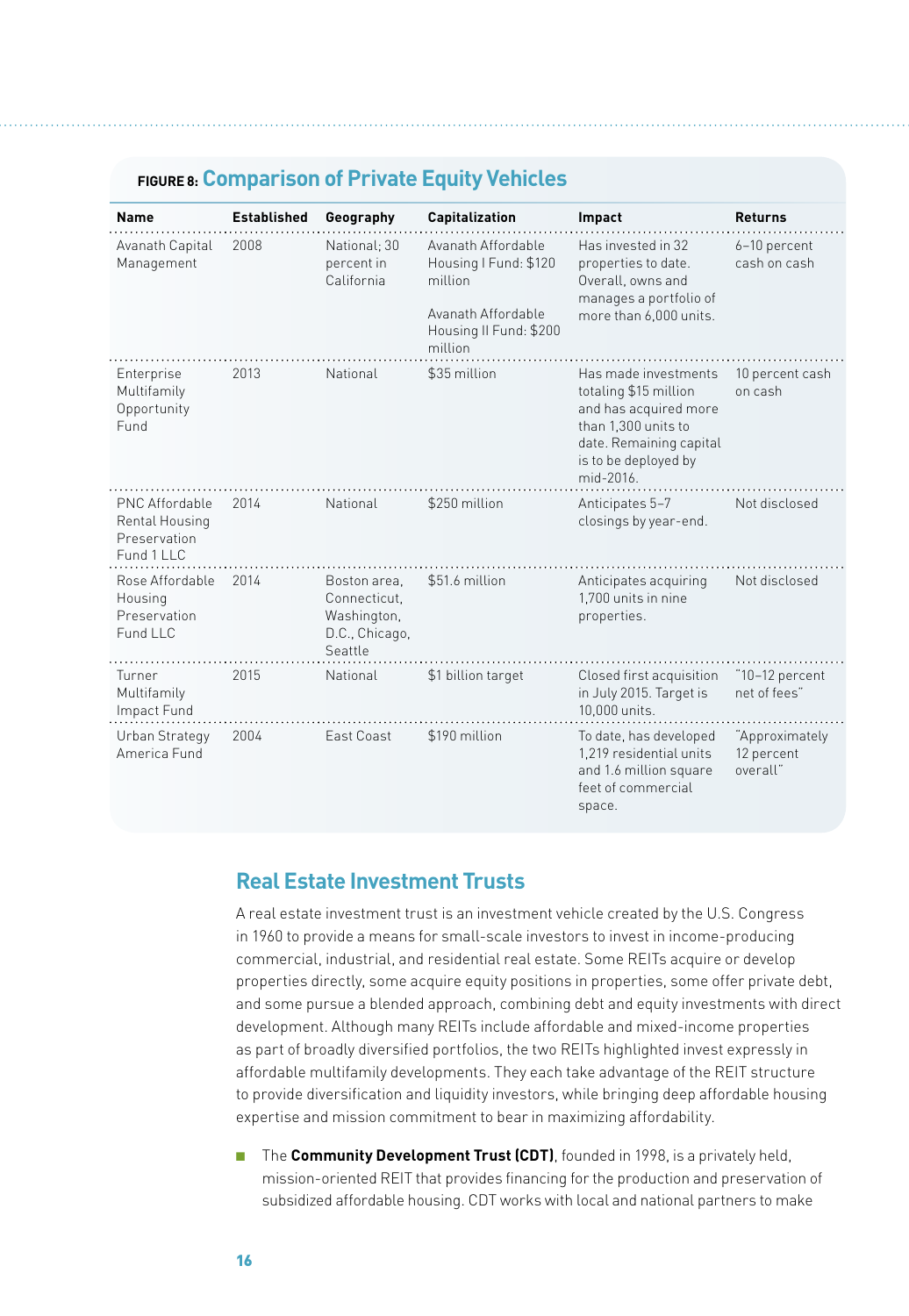long-term equity investments and originates and purchases long-term mortgages that support the development and preservation of affordable housing for low- to moderateincome families. CDT seeks a market return, depending on the location. As a long-term investor, CDT looks for opportunities that generate a consistent cash-on-cash return as the basis for paying its investors. In addition to providing the capital necessary to restructure a property's ownership, to address capital needs, and to replace major systems, CDT provides such amenities as recreational facilities and community centers. CDT has invested over \$1 billion of debt and equity capital in properties in 42 states and regions to date—creating or preserving over 36,000 units while earning a market-based yield for institutional investors. (See the appendix for representative term sheet material from CDT.) For more information, see www.cdt.biz.

■ The Housing Partnership Equity Trust (HPET) was established in 2013 by the Housing Partnership Network (HPN), a national business collaborative of affordable housing and community development nonprofits, and 12 of its member organizations, which are large regional nonprofit housing developers. The private social-purpose trust is an independently managed, shareholder-owned, for-profit corporation that acquires unsubsidized, "naturally occurring," affordable multifamily rental properties in partnership with those 12 members. HPET delivers an economic return in the form of stable, long-term dividends through strategic capital investment and efficient property management; a mission return through the preservation of affordable housing and the benefits that housing brings to its residents; and an environmental return through improved operations and energy efficiency. The trust closed on its second capital raise

![](_page_24_Picture_3.jpeg)

**The Housing Partnership Equity Trust and AHC Inc. partnered to purchase Woodleaf Apartments in Silver Spring, Maryland, in 2014. The 228-unit apartment building contains one- and twobedroom apartment homes and is adjacent to the U.S. Food and Drug Administration (FDA) headquarters. The acquisition will preserve the affordability of the rental property, which is critical to the growing workforce in the area, powered in large part by the planned expansion of the FDA.**

*Housing Partnership Equity Trust*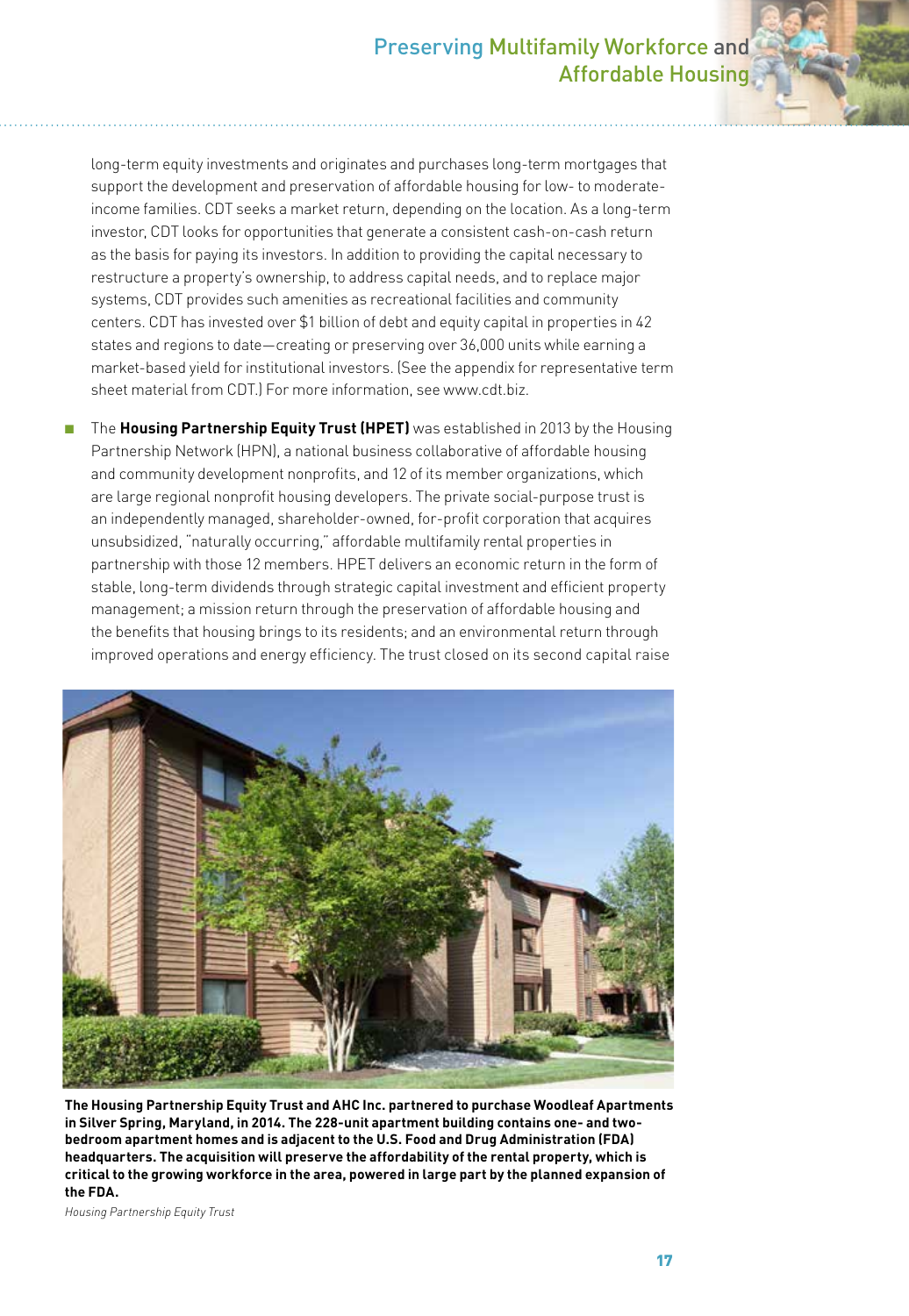![](_page_25_Figure_0.jpeg)

#### **FIGURE 9: Housing Partnership Equity Trust Organizational Structure**

**Source:** Housing Partnership Equity Trust.

in June 2015 to bring the total equity raised to \$80 million, which comprises foundation program-related investments, investment capital from financial institutions, and investment from HPN and the 12 members of the trust. To date, HPET has purchased seven multifamily properties across the country, representing more than 1,500 affordable rental homes and \$150 million in value—a number that will increase as HPET deploys its additional capital. For more information, see http://hpequitytrust.com.

#### **FIGURE 10: Comparison of Real Estate Investment Trusts**

| <b>Name</b>                            | <b>Established</b> | Geography | <b>Capitalization</b> | Impact                                                                                                                                                                      | <b>Returns</b>                                                                                                                                                                             |
|----------------------------------------|--------------------|-----------|-----------------------|-----------------------------------------------------------------------------------------------------------------------------------------------------------------------------|--------------------------------------------------------------------------------------------------------------------------------------------------------------------------------------------|
| Community<br>Development<br>Trust      | 1998               | National  | \$760 million         | Has invested \$1.1 billion<br>of debt and equity<br>capital in properties in<br>42 states and regions<br>to date-creating or<br>preserving over 36,000<br>affordable units. | Produced an average<br>annual total return<br>of approximately 8.5<br>percent to common<br>shareholders, through<br>2012. Paid total dividends<br>of over \$63 million as of<br>June 2015. |
| Housing<br>Partnership<br>Equity Trust | 2013               | National  | \$80 million          | Has purchased and has<br>begun the rehabilitation<br>of seven properties.<br>representing over 1,500<br>units of affordable rental<br>housing.                              | Current preferred equity<br>receives a 4.5 percent<br>coupon. The current<br>common equity dividend<br>is targeted to a spread<br>above that.                                              |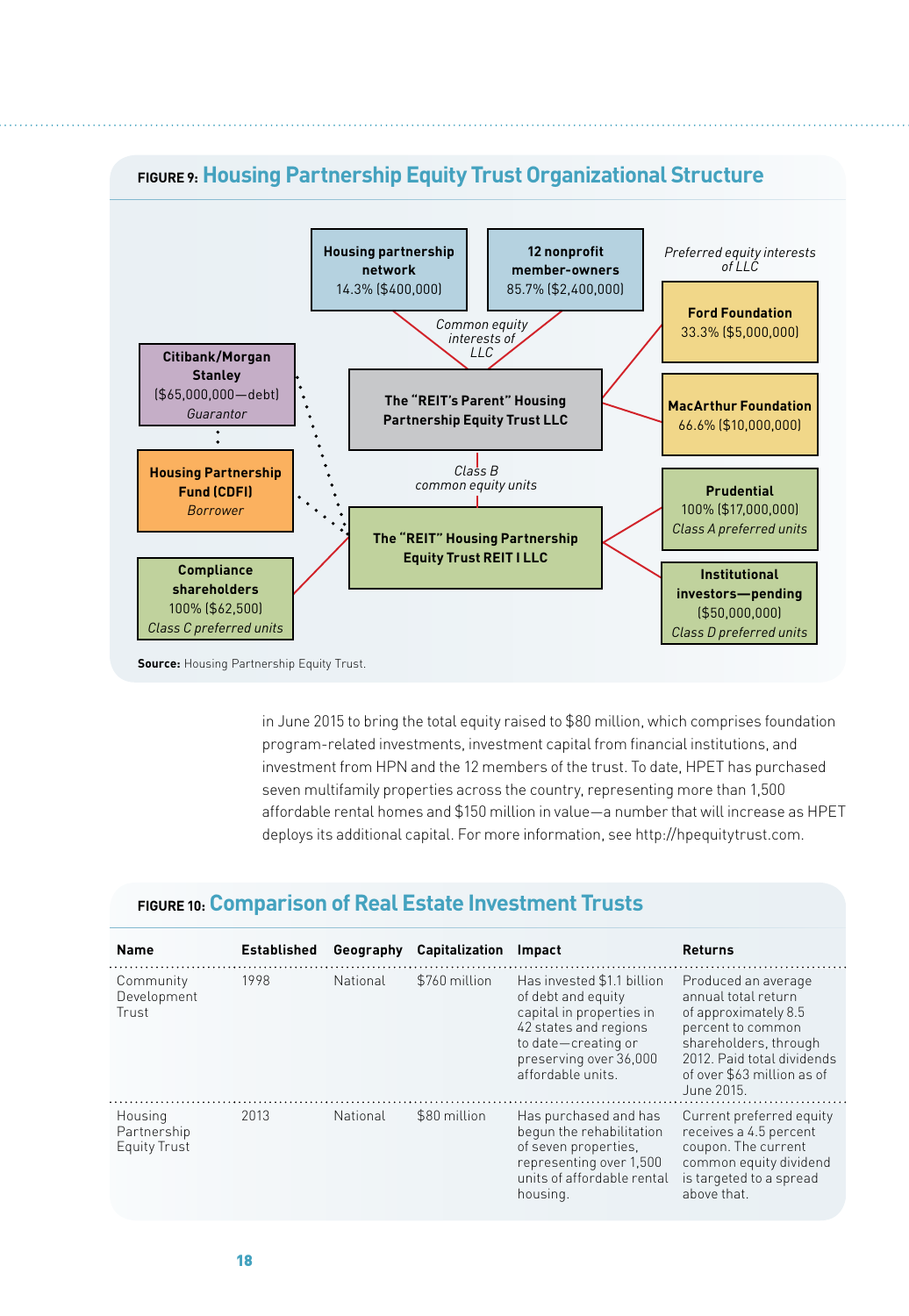#### **Other Emerging Approaches**

Reflecting the innovation in financing for multifamily workforce and affordable housing at present, this scan concludes with a brief overview of newer approaches that resist conventional categorization, yet represent potential in their own right.

- The **Develop Michigan Initiative** is a development finance organization formed through a partnership of the state of Michigan, Great Lakes Capital Fund, and the Development Finance Group. Michigan provided \$20 million to launch this effort and to help provide lower-cost financing to creditworthy projects in the state. Through an internal fund, the organization provides senior debt, subordinated debt, bridge financing, mezzanine financing, and equity to support a wide range of development projects, including housing, often as part of a mixed-used revitalization effort. Through May 2015, the entity had closed eight loans totaling over \$23 million—five of which have a housing element. For more information, see www.developmichigan.net/index.
- The Greater Minnesota Housing Fund (GMHF) Workforce Housing 2.0 Pilot is a new financing vehicle that provides risk-tolerant loans to developers and local communities to construct workforce housing in high job-growth areas of Greater Minnesota. The goal of the pilot is to demonstrate that loan guarantees and mezzanine loans from community development lenders reduce or eliminate the need for state or federal subsidies. GMHF loan guarantees and mezzanine loans provide developers with the capital needed to build workforce housing, while reducing the risk for local lenders that invest debt in those developments. The pilot will prioritize proposed projects that demonstrate access to transportation options or that are to be located within 3 miles of services, or within 30 miles of a major employer. The pilot is capitalized by GMHF internal funds and program-related investments from banks and foundations. GMHF, a CDFI that has been in operation since 1996, has allocated \$3 million for the program's first phase and is raising additional capital. For more information, see www.gmhf.com/programs-workforce-housing.html.
- The Healthy Neighborhoods Equity Fund, established in 2014, bills itself as a "quadruple bottom line fund" reflecting attention to community, environmental, and

![](_page_26_Figure_6.jpeg)

#### **FIGURE 11: Healthy Neighborhoods Equity Fund Capital Stack**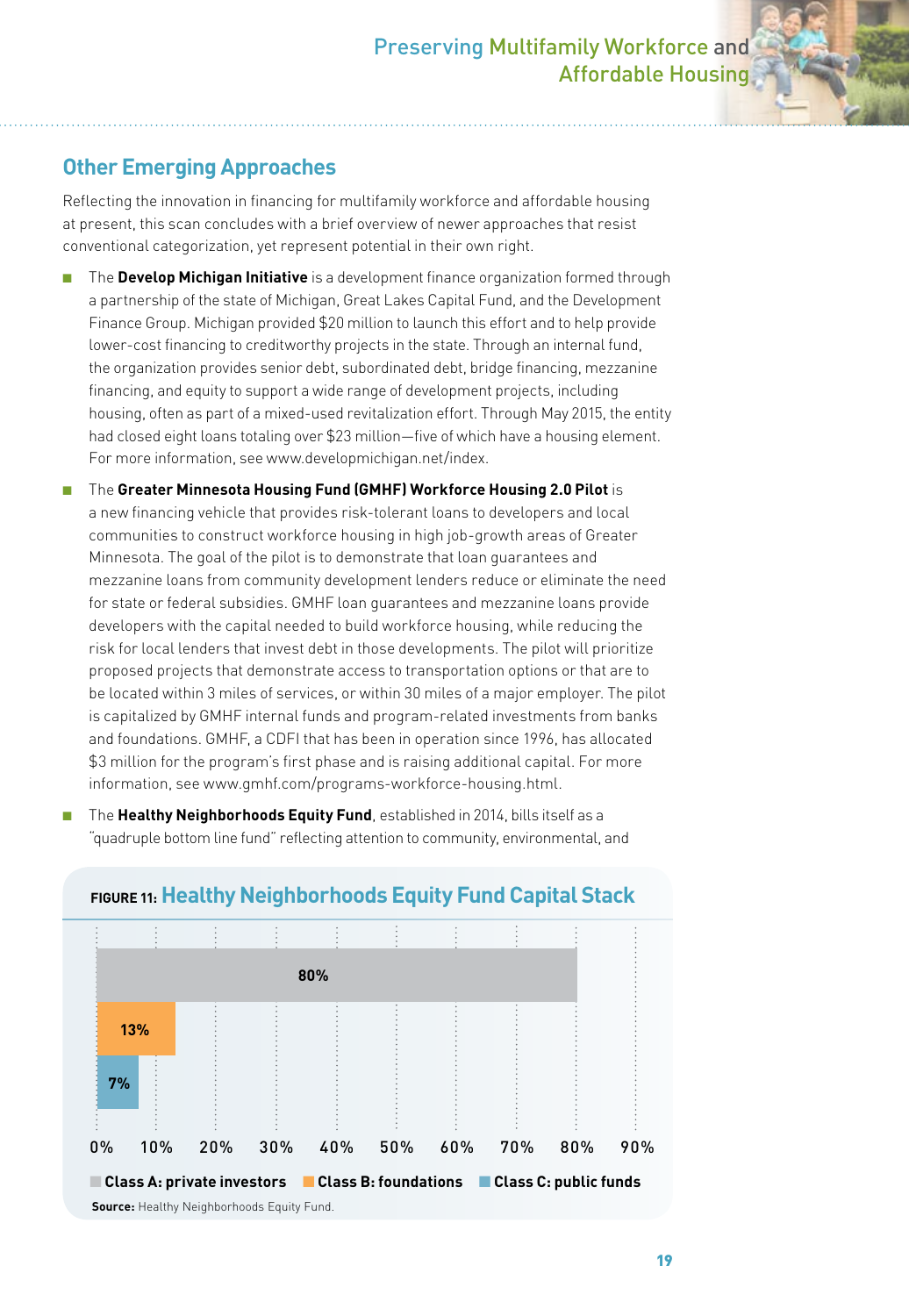health impacts in addition to an attractive financial return. The fund is a collaboration between the Massachusetts Housing Investment Corporation and the Conservation Law Foundation. The fund's target size is \$30 million, and it will invest in housing, office, retail, industrial, and mixed-use development in neighborhoods "in the early to mid-stages of transformational change" in Boston and nearby "Gateway Cities." Investments will be made at construction, permanent closing, or both and are expected to have a term of up to ten years. Fund investments will typically provide 5–25 percent of total development costs. Projects are expected to deliver a total return of 10 percent over the life of the investment, including annual cash distributions and back-end proceeds. (See the appendix for a detailed profile of the Healthy Neighborhoods Equity Fund.) For more information, see www.hnefund.org/.

■ The **Seattle Futures Fund** is an initiative launched by the Seattle-based developer Bellwether Housing that is similar in some respect to crowd funding. In contrast to a single, stand-alone fund, the program is the first of a potential series of private offerings designed to enable Bellwether to raise low-cost debt from communityminded investors to fill a portion of the capital gap in its affordable housing developments. The program's first offering, unsecured 2 percent–interest notes, raised \$1.8 million to support the acquisition and redevelopment of a 60-unit property,

![](_page_27_Picture_2.jpeg)

**The Parker Apartments were originally built in 1965 to serve Seattle Pacific University on the north side of Seattle's Queen Anne Hill. Bellwether Housing bought the 50-unit building in 2012 to provide permanently affordable apartments to low-income working people. Bellwether recently raised \$1.8 million from local impact investors to complete the funding necessary to rehabilitate the property, which will serve households with incomes ranging from 30 percent to 60 percent of area median income.** 

*Bellwether Housing*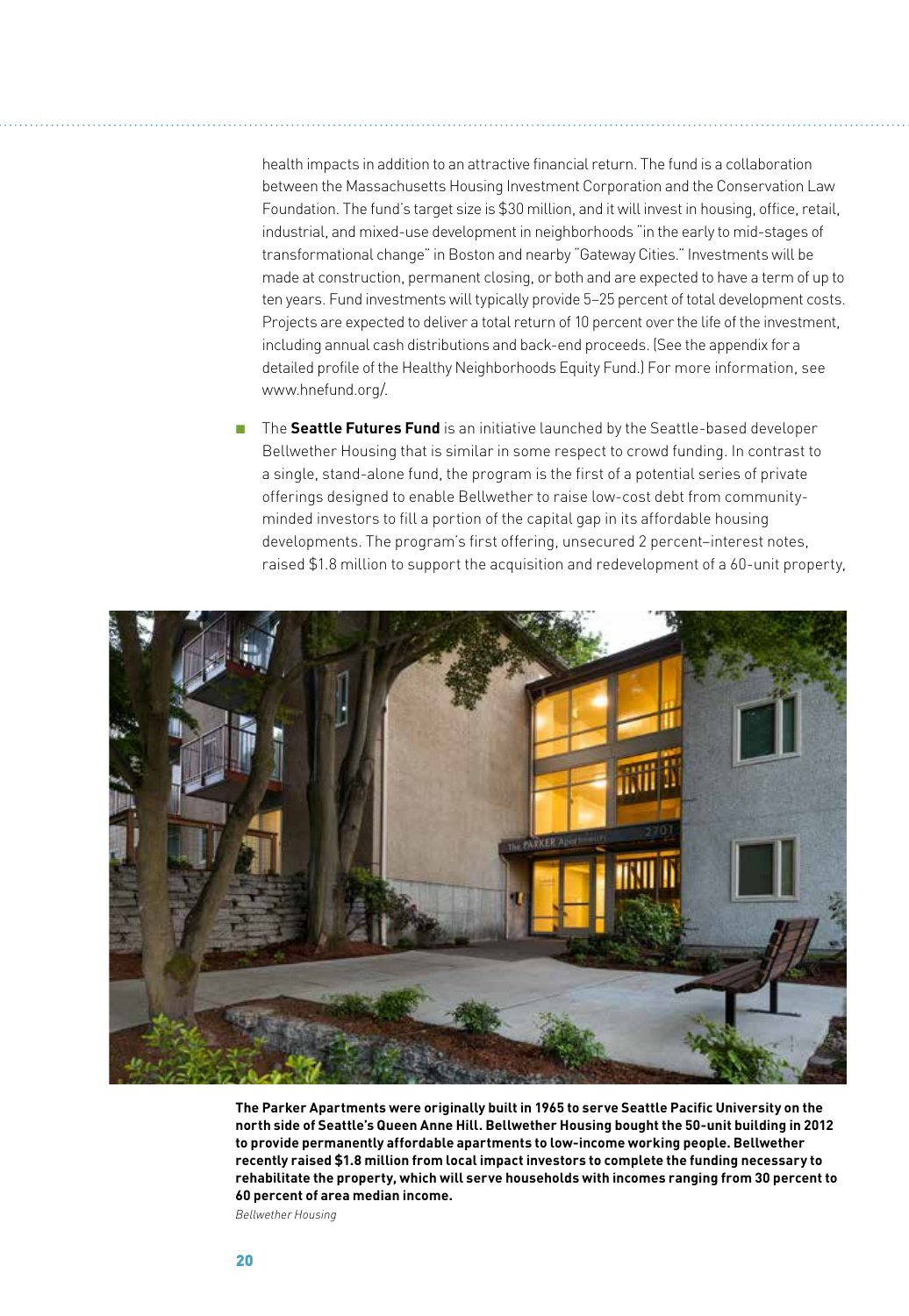#### **FIGURE 12: Comparison of Other Emerging Approaches**

| <b>Name</b>                                                               | Established | Geography                                        | <b>Capitalization</b>                      | Impact                                                                                                                                                                      | <b>Returns</b>                                                                                    |
|---------------------------------------------------------------------------|-------------|--------------------------------------------------|--------------------------------------------|-----------------------------------------------------------------------------------------------------------------------------------------------------------------------------|---------------------------------------------------------------------------------------------------|
| Develop<br>Michigan<br>Initiative                                         | 2015        | Michigan                                         | Not disclosed                              | Closed loans on eight projects<br>through May 2015, five of which<br>included housing.                                                                                      | Not disclosed.                                                                                    |
| Greater<br>Minnesota<br>Housing Fund<br>Workforce<br>Housing 2.0<br>Pilot | 2015        | Minnesota                                        | \$3 million                                | Launches later this year.                                                                                                                                                   | Not applicable.<br>The fund expects<br>repayment of<br>its loans at low<br>single-digit<br>rates. |
| Healthy<br>Neighborhoods<br><b>Equity Fund</b>                            | 2015        | Boston and<br>surrounding<br>"Gateway<br>Cities" | \$30 million                               | Expects to make initial<br>investments later this year.                                                                                                                     | 10 percent,<br>inclusive of<br>dividends<br>and back-end<br>proceeds. Will<br>vary by deal.       |
| Seattle Futures<br>Fund                                                   | 2015        | Seattle                                          | \$1.8 million<br>through first<br>offering | Raised \$1.8 million in its first<br>offering to support the acquisition<br>and redevelopment of a 60-unit<br>property, with a total development<br>budget of \$12 million. | 2 percent.                                                                                        |

with a total development budget of \$12 million. (See the appendix for representative term sheet information for the Seattle Futures Fund.) For more information, see www.bellwetherhousing.org/Documents/SEA\_FuturesFund\_Overview.pdf.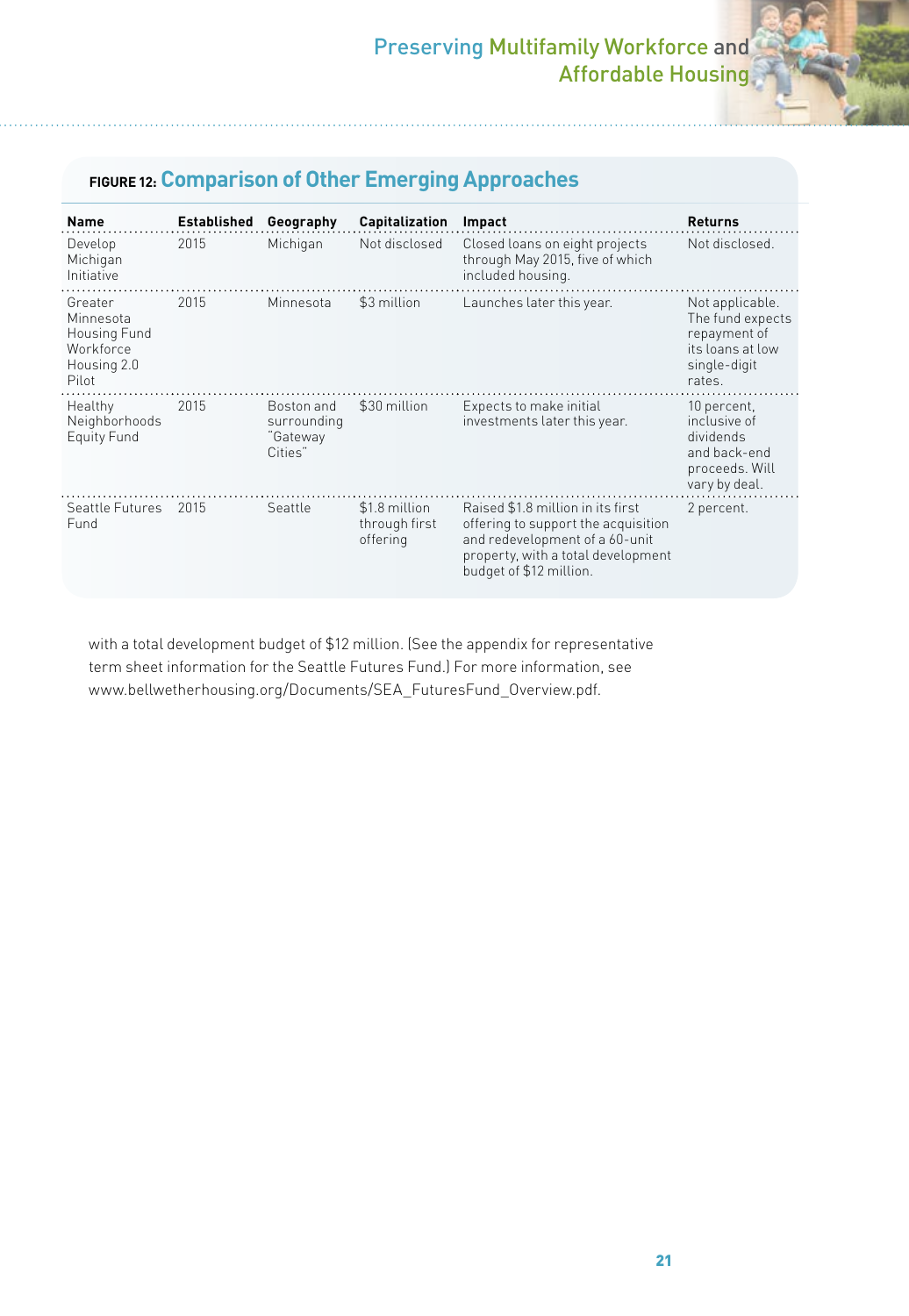### Part III: Insights from Experience to Date

This report has attempted to demonstrate the importance of preserving and expanding multifamily workforce and affordable housing and to document an emerging set of financing approaches that are achieving that purpose with impressive creativity and increasing impact. Interviews with leaders of the entities featured here and other multifamily finance and development experts revealed several common themes that bear most significantly on the prospects for continued progress in this sector, in the face of daunting market and policy challenges:

■ **The importance of equity capital, at or below market rates.** Most of the entities featured in this report are bringing various forms of private equity to bear to support acquisition and rehabilitation. That is a clear reflection of the deep, widespread need throughout the existing multifamily workforce and affordable inventory for fresh equity to acquire properties and fund physical improvements. (The federal LIHTC generates equity for such investment in return for a federal tax credit, but not nearly enough as currently authorized to meet demand.)

Generally, properties serving lower- and middle-income renters and operating on typically tight margins cannot support the kinds of returns that private equity in market-rate multifamily and other real estate asset classes earns. The approaches featured in this report are, in various ways, balancing the demands of equity investors with their commitment to serve lower- and middle-income renters. Most are effectively testing the appetite of private equity investors to take lower returns than the mid-high teens typical of private equity real estate returns in recent years, but still higher than returns to debt, for example, 6–12 percent.

The private equity entities in the multifamily workforce and affordable space covered here are able to deliver their returns by focusing mainly on renters earning between 80 and 100 percent of AMI (the "upper half" of the "lower and middle income" category) and adopting strategies such as

- $\Box$  Coinvesting equity along with their investors—as much as 25 percent of total equity—requiring equity contributions from developer partners, or both;
- $\Box$  Securing capital from nontraditional sources, such as foundations and high-networth individuals, as well as more traditional real estate equity investors like pension funds, university endowments, and financial institutions;
- $\Box$  Boosting net operating income through efficiencies at the property level, achieved by installing new management and focusing intensely on cost savings;
- $\Box$  Increasing income from rents, somewhat, while attempting to retain existing middle- and lower-income residents and to attract new renters at similar income levels; and
- $\Box$  Seeking new subsidies, when and where necessary, such as additional allocations of LIHTCs.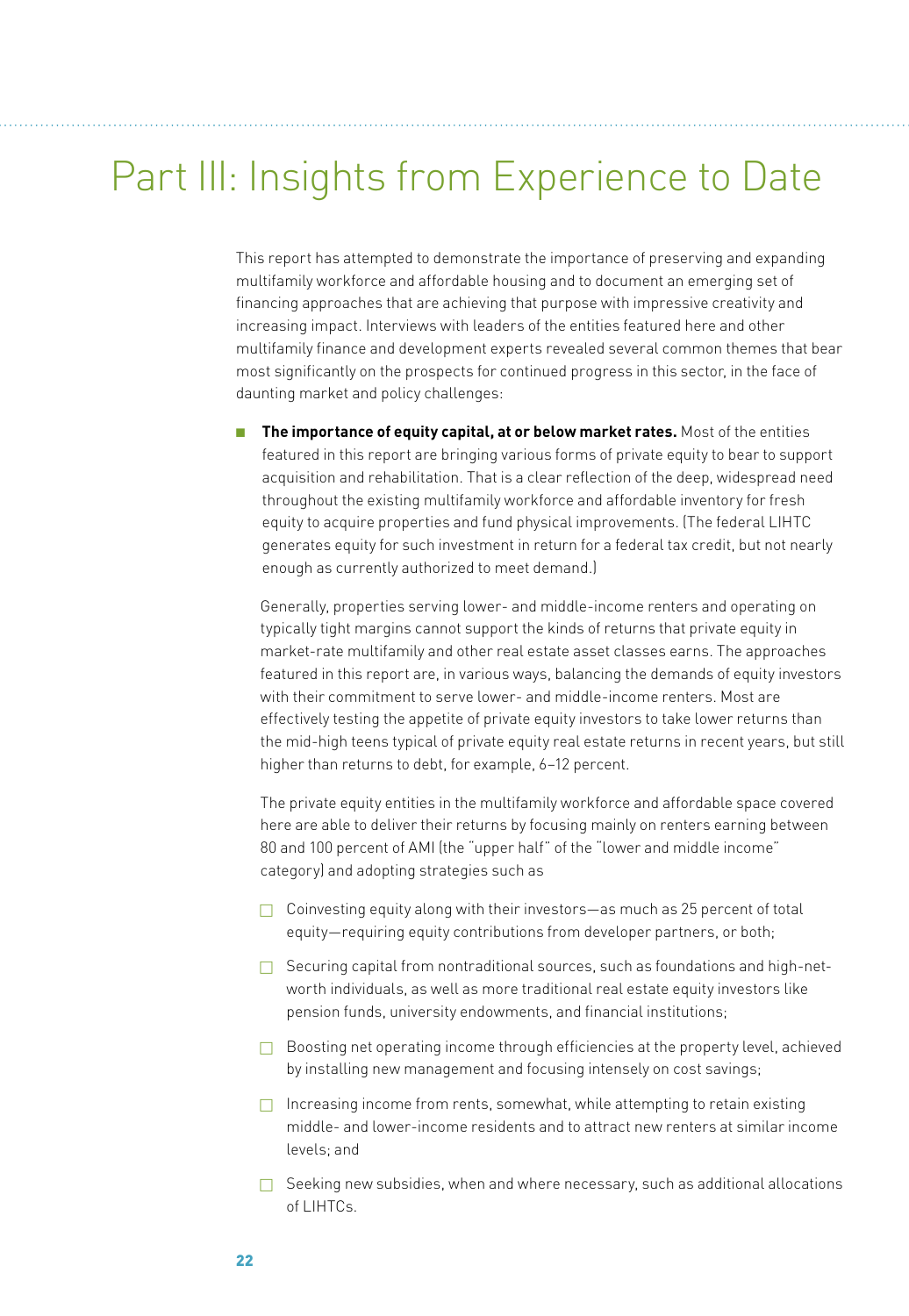**The continuum of impact.** Every entity in this report is committed, through its efforts profiled here, to serving renters earning between 60 percent and 100 percent of AMI. This group overall faces serious affordable housing challenges in many markets and is largely ineligible for federal housing assistance, because of income-targeting rules, as well as oversubscribed demand. Clearly, there are tradeoffs in any effort to serve households of modest means while delivering economic returns to sources of capital. Subsidies such as the LIHTC can help "bridge the gap" only when and where they are available (and only for units serving households earning up to 60 percent of AMI, per federal rules). No amount of creativity can alter that fundamental rule of real estate economics.

Where each entity falls on the continuum of social impact varies and is somewhat subjective in the end. Below-market debt funds, for example, may be able to serve households earning as little as 60 percent of their area's median income or even less, because their "capital stack" includes public and philanthropic funds that require no or low financial returns, which enables senior lenders to accept below-market interest rates on their debt (e.g., 2–6 percent). Private equity vehicles are more likely to serve households earning 80–100 percent of their area's median income, in order to meet the higher return requirements of their investors (e.g., 6–12 percent cash-oncash return to equity investors).

The continuum of impact also includes environmental and health benefits associated with the use of green building techniques, clean energy technologies, and siting near transit. A number of the efforts in this report reflect these approaches; some have raised capital in part on that basis.

■ **The continuing challenge of maintaining long-term affordability.** None of the financing approaches featured here can ensure that the properties they acquire, rehabilitate, and develop will remain affordable to lower- and middle-income renters in perpetuity. The time horizons of affordability that they deliver vary widely and are driven by several factors, ranging from market conditions to the requirements of their capital sources.

Entities investing in properties that have existing federal subsidies or that seek and receive a new subsidy as part of their strategies will typically maintain affordability the longest; in the case of properties that receive new allocations of LIHTCs at least 15 years, in accordance with federal rules. Entities acquiring "naturally occurring" affordable properties, especially those targeting equity returns, may exit much sooner, within seven to ten years in some cases. Their longer-term intentions are not always clear and may change according to market dynamics in any future event. The two REITs that are highlighted are at the leading edge of efforts to extend affordability while delivering long-term financial returns.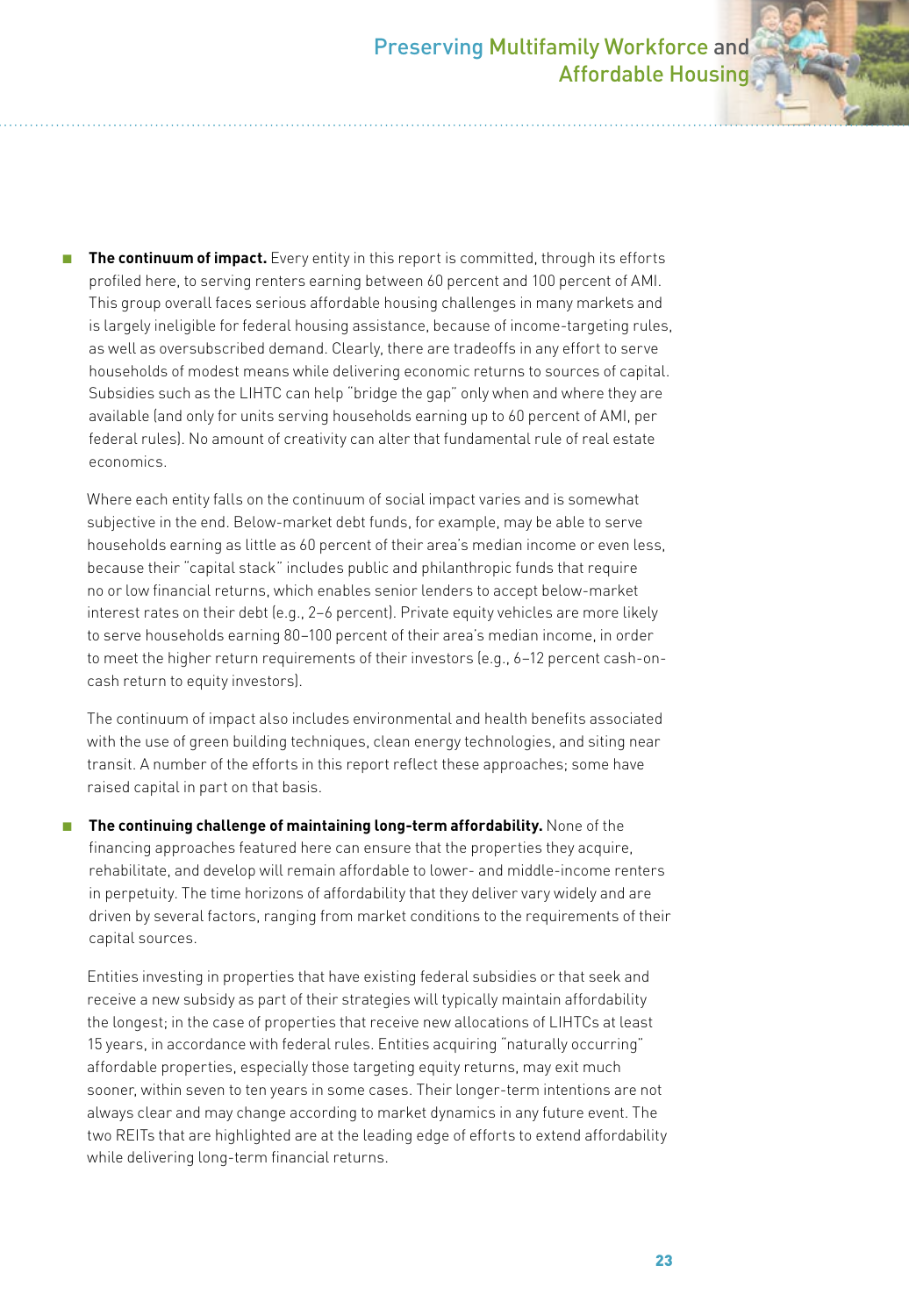Ultimately, the task of preserving multifamily workforce and affordable housing is continuous and long-term. For organizations committed to that goal, efforts that maintain affordability for shorter durations are especially important to understand, with the benefit of added time to develop a longer-term solution than may have existed before.

- **The continued need for subsidy.** This report focuses on private sector and nonprofit– led efforts to bring new capital to multifamily workforce and affordable housing, with a few examples that include seed funding from local governments and low-cost loans from foundations. As noted above, these approaches are playing an ever more important role in preserving, and in some cases modestly expanding, the supply of rental units for households earning between 60 percent and 100 percent of AMI. In a number of cases, however, even these newer financing sources and structures rely on federal subsidies such as LIHTCs, project-based rental assistance contracts, and tax-exempt bond-backed debt financing.
- **More responsive implementation of the Community Reinvestment Act.** The Community Reinvestment Act (CRA) is a 1977 law that requires federally insured depository institutions to provide loans, investments, and services in low- and moderate-income neighborhoods where they operate, consistent with safe and sound banking operations. Federal regulators review banks' record in meeting the requirements of the law when considering their applications for deposit facilities, including mergers and acquisitions. Regulators have considerable discretion in evaluating some aspects of a bank's CRA performance. One area where clearer, stronger guidance is needed, according to those interviewed, is multifamily workforce and affordable housing preservation. For example, banks may not receive full CRA "credit" for providing financing to a property that does not exclusively serve lowincome households or that does not have some sort of federal subsidy. As a result, banks in some cases may be less inclined to invest in equity vehicles that support preservation of "naturally occurring" affordable properties.
- **Increased investment by Fannie Mae and Freddie Mac.** The two "governmentsponsored enterprises" (GSEs) play a vital role in facilitating liquidity for the multifamily market overall, including the workforce and affordable segment. The companies are subject to annual dollar-volume limits on their multifamily activities, generally with exceptions for efforts that support lending to properties serving households earning 60 percent of AMI or less in most markets and up to 100 percent of AMI in the highest-cost areas. This regulatory regime has enabled the GSEs to support preservation of "naturally occurring" apartment developments in some markets, as well as older subsidized properties. A Freddie Mac senior executive noted this year: "We have a mandate to lend to naturally occurring affordable housing properties . . . the kind of basic housing where lots of Americans live, like teachers, firefighters, and municipal workers."22 Those interviewed for this report noted that forthcoming federal rules regarding Fannie and Freddie's "duty to serve" requirements should create new opportunities for GSE housing preservation financing.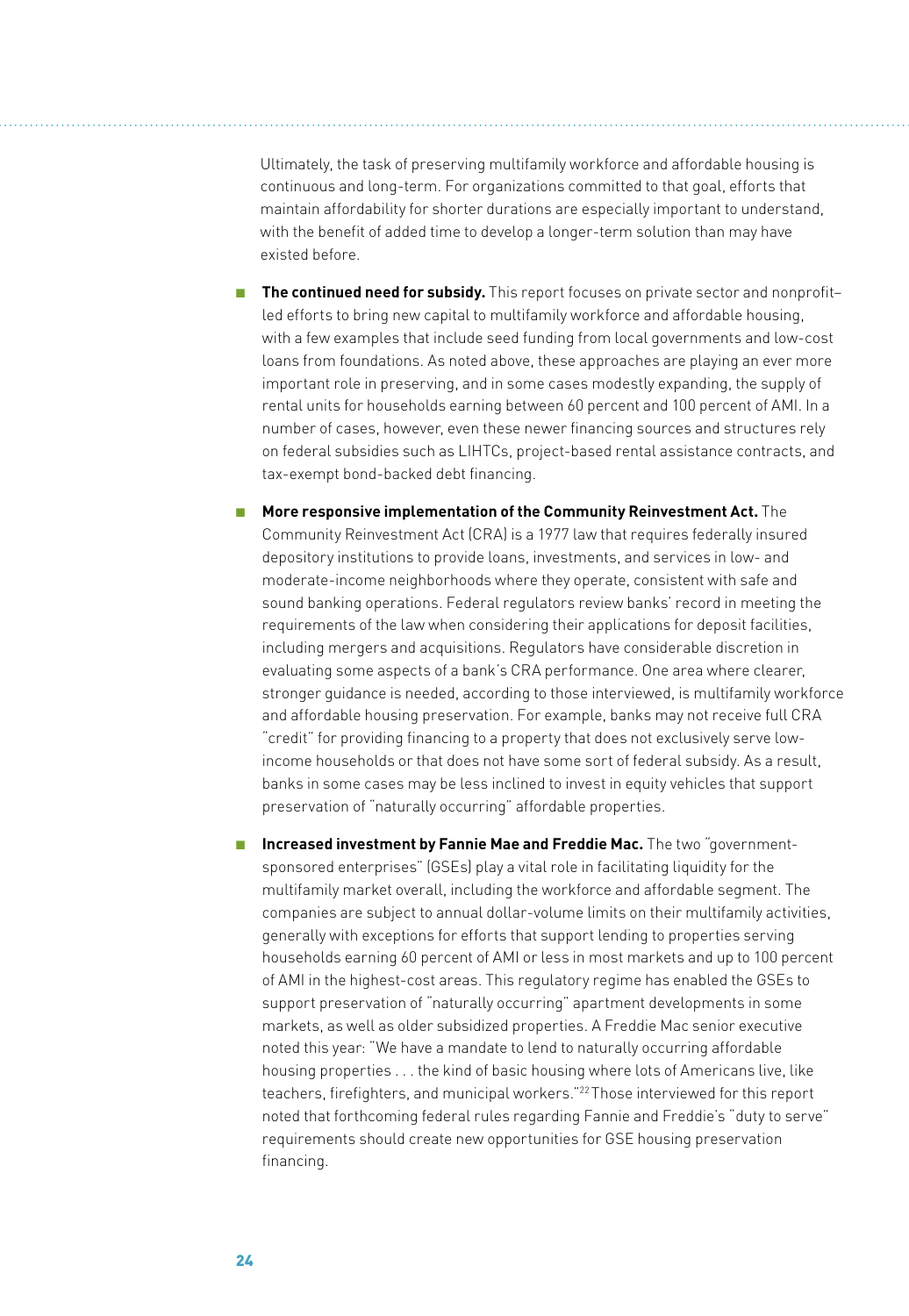#### Preserving Multifamily Workforce and Affordable Housing

■ **The opportunities for expanded sources of capital.** The financing vehicles profiled here access a wide range of capital sources: financial institutions, pension funds, university endowments, high-net-worth individuals, public agencies, and foundations. Although several of the featured efforts have demonstrated capacity to scale with their current capital, most could use and are seeking additional capital. Newer sources that they and others could potentially tap, according to those interviewed include

**F EB-5 financing.** The Immigrant Investor Program (EB-5) awards permanent resident visas to immigrants and their families in exchange for qualifying investments (generally ranging from \$500,000 to \$1 million) in job-creating activities in areas of relatively high unemployment. Established in 1990, the program was not widely used for real estate until regulatory revisions in 2009. Since then, the number of EB-5 real estate projects has tripled, and real estate is considered a "darling of EB-5 investors," according to *EB5 Investors Magazine*. 23 EB-5 funding for real estate projects typically comes in the form of debt, at interest rates as low as 5 percent. Cities such as Miami, San Francisco, and Seattle have begun to use EB-5 financing specifically for affordable housing development, although only a few developments have been funded to date.

 $\Box$  **"Pay for success."** A variety of efforts are underway around the country (as well as in the United Kingdom, Canada, and Australia) to test approaches through which private or philanthropic sources fund investments to achieve a social outcome, which the public sector "takes out" or "pays for" if the outcome is achieved. Pay-for-success mechanisms, such as "social impact bonds," are in their infancy and in the housing arena have been focused mainly on supportive housing and services for special-needs populations. As this and other approaches are refined, they could generate capital for conventional workforce and affordable housing as well, especially if it achieves additional social outcomes. In September 2015, the Kresge Foundation, the Robert Wood Johnson Foundation, KeyBank, and Goldman Sachs announced a \$70 million "Strong Families Fund," which they described as "the largest pilot pay-for-performance project to finance socialservices coordination and quality, affordable housing for low-income families."<sup>24</sup>

**Crowdfunding.** Using online platforms to raise capital from nontraditional sources, including individuals, for real estate acquisition and development purposes was a \$1 billion industry in 2014 that may reach \$2.5 billion in size this year, according to one industry analyst.<sup>25</sup> It appears that to date only a small share of crowdfunding for real estate has supported multifamily workforce and affordable housing, but that could change as crowdfunding continues to evolve. Anecdotally, there appears to be a growing number of affordability-focused developers that are at least attempting to raise capital through this strategy. "Benevolent loan funds" launched by faith-based organizations to preserve and build affordable housing in the 1970s and 1980s were in fact a forerunner of the crowdfunding approach.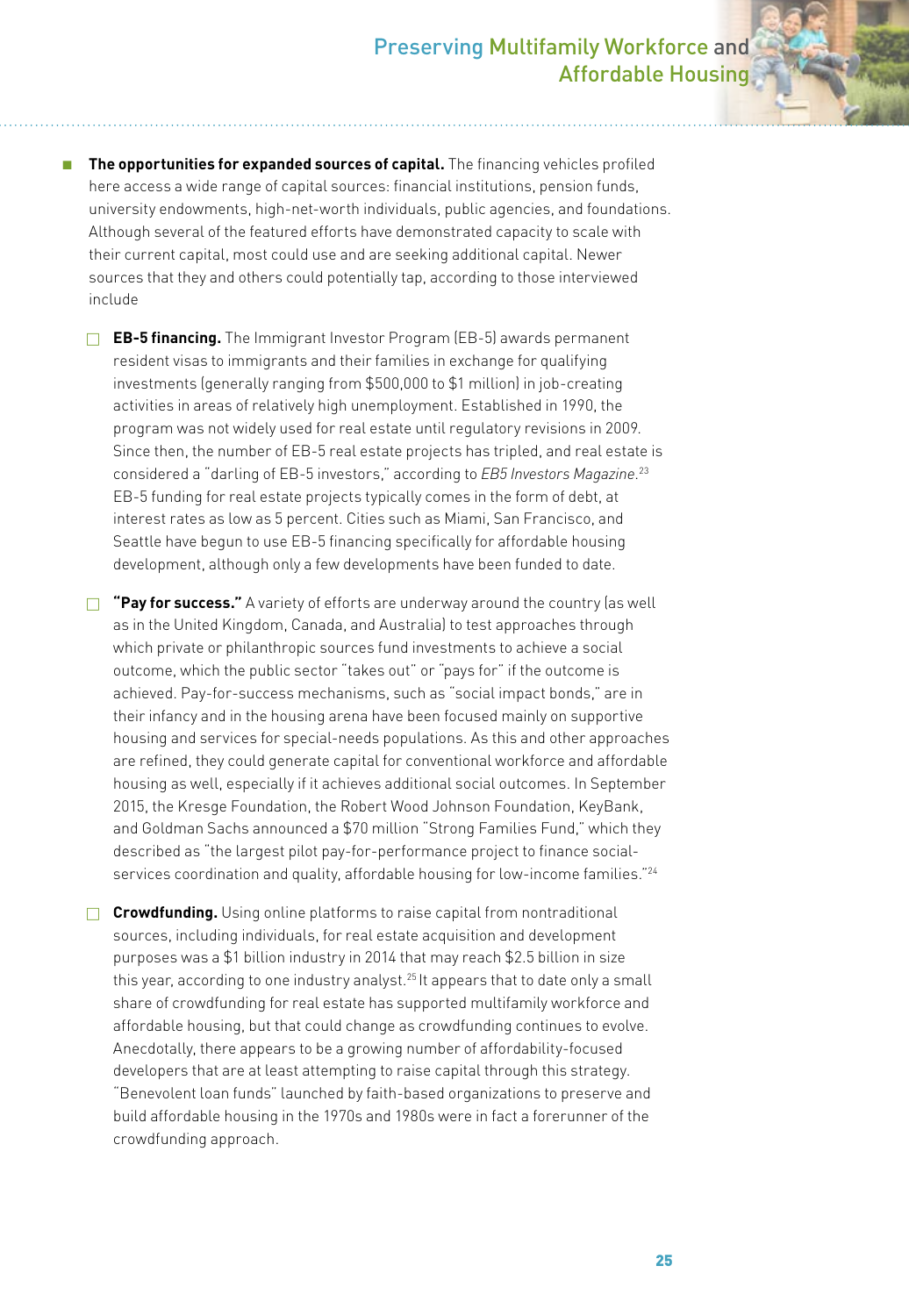### Appendix: Additional Information for Select Financing Vehicles

The material in this section is for informational purposes only.

#### **Below-Market Debt Fund: New York City Acquisition Fund**

Below is a summary of the fund's general loan terms and conditions for acquisitions and moderate rehabilitation (preservation) of occupied multifamily buildings, as of August 2015. Originating lenders have delegated authority to set alternative terms—other than loan pricing, maximum term, and fees—on a loan-by-loan basis.

| Project sponsors     | Nonprofit, for-profit, and other organizations with a track record in<br>affordable housing.                                                                                            |
|----------------------|-----------------------------------------------------------------------------------------------------------------------------------------------------------------------------------------|
| Loan proceeds        | Acquisition, predevelopment, and moderate repairs and upgrades of<br>occupied buildings.                                                                                                |
| Loan amount          | Up to \$20 million. Higher amounts available with approval.                                                                                                                             |
| Loan term            | Up to two years, plus up to two six-month extensions at the fund's<br>discretion.                                                                                                       |
| Loan to value        | Nonprofit and certified minority- and women-owned businesses: up to 100<br>percent plus an additional 10 percent for a capitalized interest reserve. For-<br>profits: up to 95 percent. |
| Collateral           | First position lien on the property.                                                                                                                                                    |
| Equity requirement   | Nonprofit and certified minority- and women-owned businesses: minimum<br>5 percent of total budget, due at closing. For-profits: minimum 10 percent of<br>total budget, due at closing. |
| Pricing              | Variable rate indexed to LIBOR; rates are generally between 4.25 percent<br>and 5 percent.                                                                                              |
| Origination fees     | Up to 2.5 percent.                                                                                                                                                                      |
| Payment<br>quarantee | Nonprofit and certified minority- and women-owned businesses: minimum<br>25 percent. For-profits: minimum 25-50 percent.                                                                |
| Takeout financing    | At commitment, the fund requires soft written commitments to provide<br>construction or permanent takeout financing, from a state or local agency.                                      |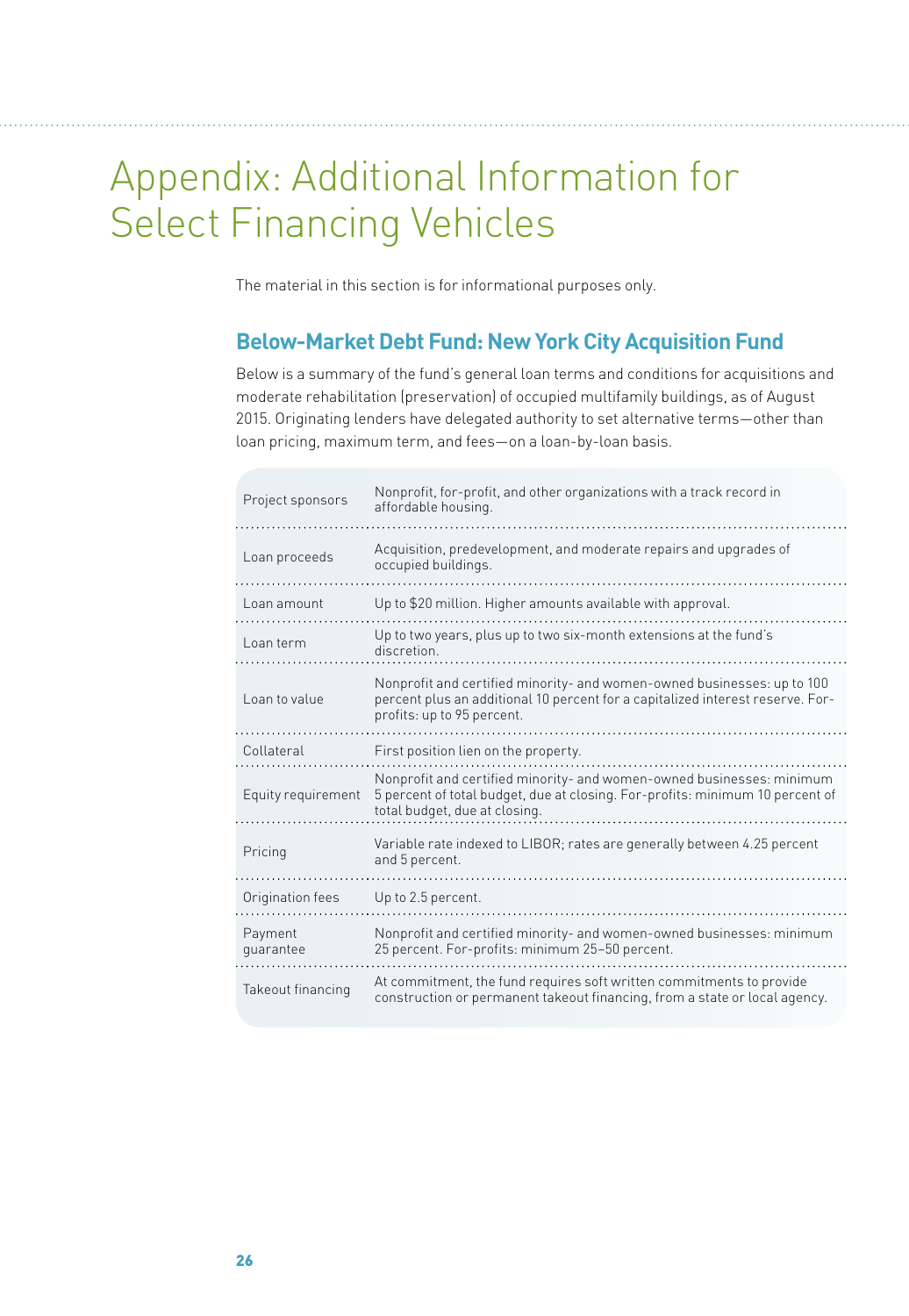#### **Private Equity Vehicle: Enterprise Multifamily Opportunity Fund**

Below is a summary of the fund, as of August 2015.

| Investor                             | The Enterprise Multifamily Opportunity Fund I LLC (the fund), which<br>is managed by Enterprise Community Investment Inc. (the fund<br>manager).                                                                                                                                                                                                                                                                                                                                                                                                                                                                                                                |
|--------------------------------------|-----------------------------------------------------------------------------------------------------------------------------------------------------------------------------------------------------------------------------------------------------------------------------------------------------------------------------------------------------------------------------------------------------------------------------------------------------------------------------------------------------------------------------------------------------------------------------------------------------------------------------------------------------------------|
| Joint venture partners<br>(sponsors) | For-profit or nonprofit housing developers with experience and a<br>minimum of \$1 million in liquidity and \$5 million in net worth.                                                                                                                                                                                                                                                                                                                                                                                                                                                                                                                           |
| Eligible projects                    | Existing multifamily residential rental projects with 100 or more<br>units, a minimum current occupancy rate of 80 percent, and a<br>projected debt coverage ratio of at least 1.3. Properties may be<br>restricted affordable housing (Year 15 LIHTC, Section 8, etc.) or may<br>be unrestricted workforce housing. Projects will generally have rents<br>for at least 75 percent of their units maintained at levels that make<br>them affordable to households at or less than 80 percent of the AMI.<br>Properties will generally be Class B and Class C with potential for<br>improvement and more efficient operations.                                   |
| Eligible uses of proceeds            | Acquisition, immediate improvements, financing costs, and<br>capitalized reserves.                                                                                                                                                                                                                                                                                                                                                                                                                                                                                                                                                                              |
| Investment size                      | Minimum investment of \$1 million and maximum investment of<br>\$4 million per project. Average investment of \$2.5 million to \$3<br>million per project. Fund investment may be used in conjunction<br>with Enterprise loan products, which would not be included in these<br>maximum and average amounts.                                                                                                                                                                                                                                                                                                                                                    |
| Ownership structure                  | The sponsor and fund will purchase property on a joint venture basis.                                                                                                                                                                                                                                                                                                                                                                                                                                                                                                                                                                                           |
| Sponsor coinvestment                 | The sponsor will be responsible for investing a minimum of 10-20<br>percent of the total equity that is required. The balance of the equity<br>required will be provided by the fund.                                                                                                                                                                                                                                                                                                                                                                                                                                                                           |
| Allowable debt                       | The projects will be financed primarily (maximum 80 percent loan<br>to value) by permanent debt programs, such as the Federal Housing<br>Administration, Fannie Mae, and Freddie Mac. These loans will<br>be secured by the property and will be on terms and in amounts<br>acceptable to the fund. The fund will not guarantee these loans.                                                                                                                                                                                                                                                                                                                    |
| Term of investment                   | Five to seven years; shorter or longer business plans will be<br>considered on a case-by-case basis.                                                                                                                                                                                                                                                                                                                                                                                                                                                                                                                                                            |
| Target return                        | The fund requires a current cash-on-cash return of at least 10–12<br>percent (preferred return) and an internal rate of return of at least<br>13-15 percent. Preferred returns and cash-flow waterfall provisions<br>will be negotiated on a case-by-case basis, on the basis of the risk/<br>return profile of the investment, geographic location, and strength of<br>the real estate market.                                                                                                                                                                                                                                                                 |
| Distributions                        | Distributions will first be made according to ownership interests until<br>the preferred return has been achieved. Sponsor will thereafter be<br>entitled to a priority distribution of 10-30 percent of cash flow, based<br>on return hurdles achieved; the balance will be distributed according<br>to ownership interests. The fund's original capital contribution will<br>be returned upon sale or refinancing, and any surplus proceeds<br>will be distributed between the sponsor and the fund on the basis of<br>the resulting internal rate of return. Cash-flow distributions will be<br>required on the most frequent basis permitted by the lender. |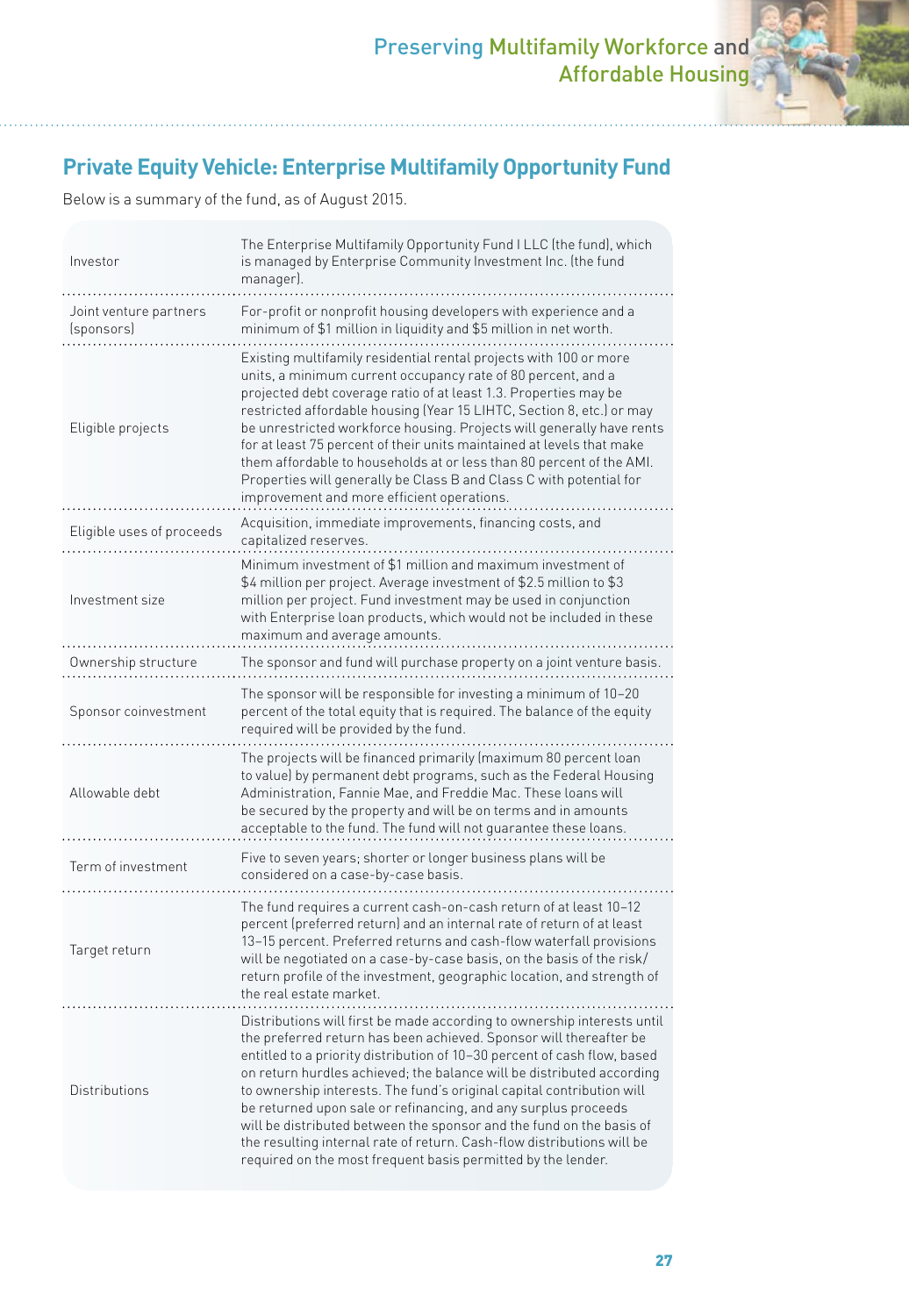#### **Real Estate Investment Trust: Community Development Trust**

Below is a summary of the trust's portfolio purchase term sheet for its CDFI bond program, as of September 30, 2014.

| Eligible loans                       | Portfolios of closed first-mortgage loans secured by affordable multifamily housing projects.<br>Although CDT's primary focus is on projects financed by low-income housing tax credits<br>(LIHTCs) and Section 8, it will consider other types of affordable multifamily rental housing.                                                                                                                                        |
|--------------------------------------|----------------------------------------------------------------------------------------------------------------------------------------------------------------------------------------------------------------------------------------------------------------------------------------------------------------------------------------------------------------------------------------------------------------------------------|
| Portfolio size                       | CDT has no specific minimum or maximum size. It specializes in smaller portfolios (e.g.,<br>\$10 million to \$25 million) but will consider larger transactions as well (e.g., \$100 million or<br>areater).                                                                                                                                                                                                                     |
| Loan size                            | Individual loans generally ranging from \$500,000 to \$5 million. Loans outside that range will<br>be considered.                                                                                                                                                                                                                                                                                                                |
| Term/amortization                    | Generally, terms and amortizations up to 30 years.                                                                                                                                                                                                                                                                                                                                                                               |
| Interest rates                       | Fixed-rate loans                                                                                                                                                                                                                                                                                                                                                                                                                 |
| Fees                                 | CDT does not charge fees for portfolio transactions.                                                                                                                                                                                                                                                                                                                                                                             |
| Price                                | Price is based on several factors, including weighted-average coupon, credit characteristics,<br>seasoning, and documentation of the underlying mortgage loans. CDT seeks to price<br>portfolios at par. If the loans include prepayment protection, and the weighted-average<br>coupon supports a price over par, CDT will consider offering premiums for such transactions.                                                    |
| Eligible properties                  | CDT's primary business focus is LIHTC-financed multifamily rental properties, including<br>newly constructed and rehabilitated properties. Portfolios can include non-LIHTC affordable<br>properties, Section 8, and other programs that provide affordable rents to low- and<br>moderate-income residents. Generally, projects should have at least 24 units. All projects<br>must satisfy Community Reinvestment Act criteria. |
| Loan-to-value ratio<br><b>ILTVI</b>  | Up to 80 percent based on current appraised valuation. LTV includes all loans requiring debt<br>service payments, including subordinate financing with required payments.                                                                                                                                                                                                                                                        |
| Debt coverage ratio<br>(DCR)         | Generally, 1.15 for LIHTC properties. CDT will consider minimum DCR of 1.1 for certain<br>transactions, on the basis of market conditions and strength of borrower. Minimum 1.2 for<br>non-LIHTC properties. DCR includes all loans requiring debt service payments.                                                                                                                                                             |
| Risk sharing/lender<br>recourse      | CDT does not require risk sharing or recourse as part of its portfolio purchase program.                                                                                                                                                                                                                                                                                                                                         |
| Portfolio submission<br>requirements | CDT has comprehensive due diligence checklists available for credit and legal file<br>submissions.                                                                                                                                                                                                                                                                                                                               |
| Servicing                            | Servicing released to CDT.                                                                                                                                                                                                                                                                                                                                                                                                       |
| Seasoning                            | CDT acquires loans on stabilized properties. Stabilization is defined as at least three<br>consecutive months at 90 percent economic and physical occupancy, and achievement of<br>CDT's minimum DCR threshold for each of the three consecutive months. CDT does not<br>require additional minimum seasoning for the loans it purchases.                                                                                        |
| Payment history                      | All payments must be current with no loan default history during the past 24 months, and the<br>borrower is in good standing at the time of CDT's purchase.                                                                                                                                                                                                                                                                      |
| Subordinate financing                | CDT usually requires that all secondary financing be subject to an acceptable subordination<br>agreement. As stated above, all debt service payments required for subordinate debt (e.g.,<br>hard payments) are included in the above-stated DCR and LTV thresholds.                                                                                                                                                             |
| Documentation                        | Although CDT prefers to acquire loans that are closed using standard Fannie Mae/Freddie<br>Mac documents or documentation with secondary-market standards, it will consider<br>nonstandard documentation subject to review.                                                                                                                                                                                                      |
| Representations and<br>warranties    | Standard secondary-market representations and warranties will be included in CDT's loan<br>purchase agreement.                                                                                                                                                                                                                                                                                                                   |
| Prepayment terms                     | CDT seeks to acquire loans with prepayment protection terms (e.g., yield maintenance). CDT's<br>price will reflect applicable prepayment provisions. Loans with no prepayment provisions are<br>not eligible for premium pricing.                                                                                                                                                                                                |
| Escrows/reserves                     | CDT prefers to acquire loans with required escrows for property taxes, insurance premiums,<br>and replacement reserves. CDT requires a minimum replacement reserve of \$250 per unit<br>per annum.                                                                                                                                                                                                                               |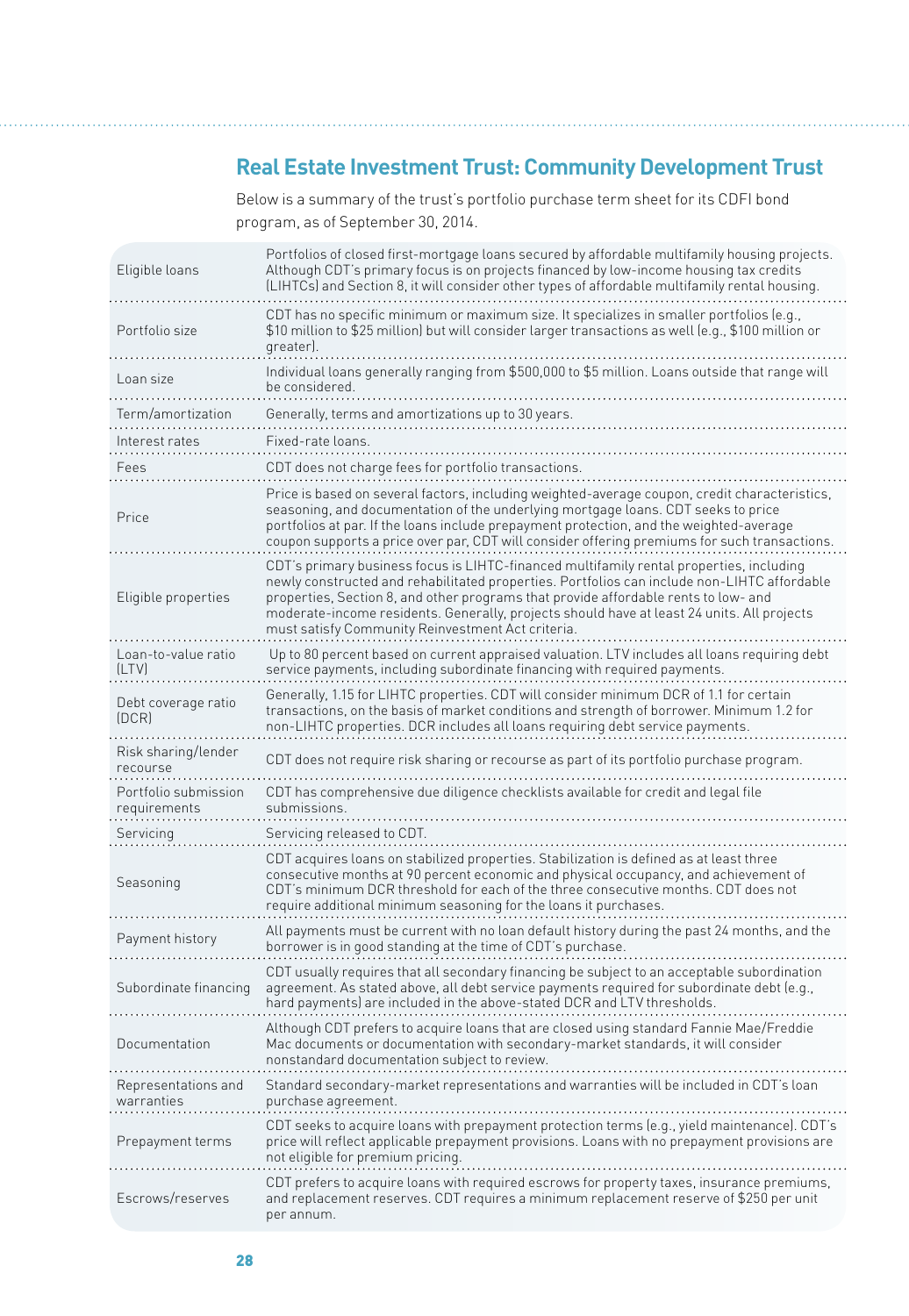#### **Emerging Approach: Seattle Futures Fund**

Below is a summary of the fund's first offering, as of June 2015.

| Issuer                | Bellwether Housing, a Washington nonprofit corporation.                                                                                                      |
|-----------------------|--------------------------------------------------------------------------------------------------------------------------------------------------------------|
| Objective             | Capital funding to develop permanently affordable apartments in<br>central Seattle neighborhoods.                                                            |
| Requested target size | \$1.8 million for 2015 offering.                                                                                                                             |
| Minimum investment    | \$25,000.                                                                                                                                                    |
| Management fee        | None.                                                                                                                                                        |
|                       | Security of commitment  Promissory note from Bellwether Housing.                                                                                             |
| Term                  | 5 years with two renewals to 15 years.                                                                                                                       |
| Interest rate         | 2 percent annually.                                                                                                                                          |
| Schedule of payments  | Interest payable quarterly with the principal due at maturity.                                                                                               |
| Fund costs            |                                                                                                                                                              |
|                       | 0.61 percent annually (paid by Bellwether Housing).                                                                                                          |
| Capital calls         | Pledged upon subscription with the entire principal due within ten<br>business days of capital call to fund investment.                                      |
| Reporting             | Annual unaudited financial statement and progress reports on funded<br>development project, and annual audited financial statement on<br>Bellwether Housing. |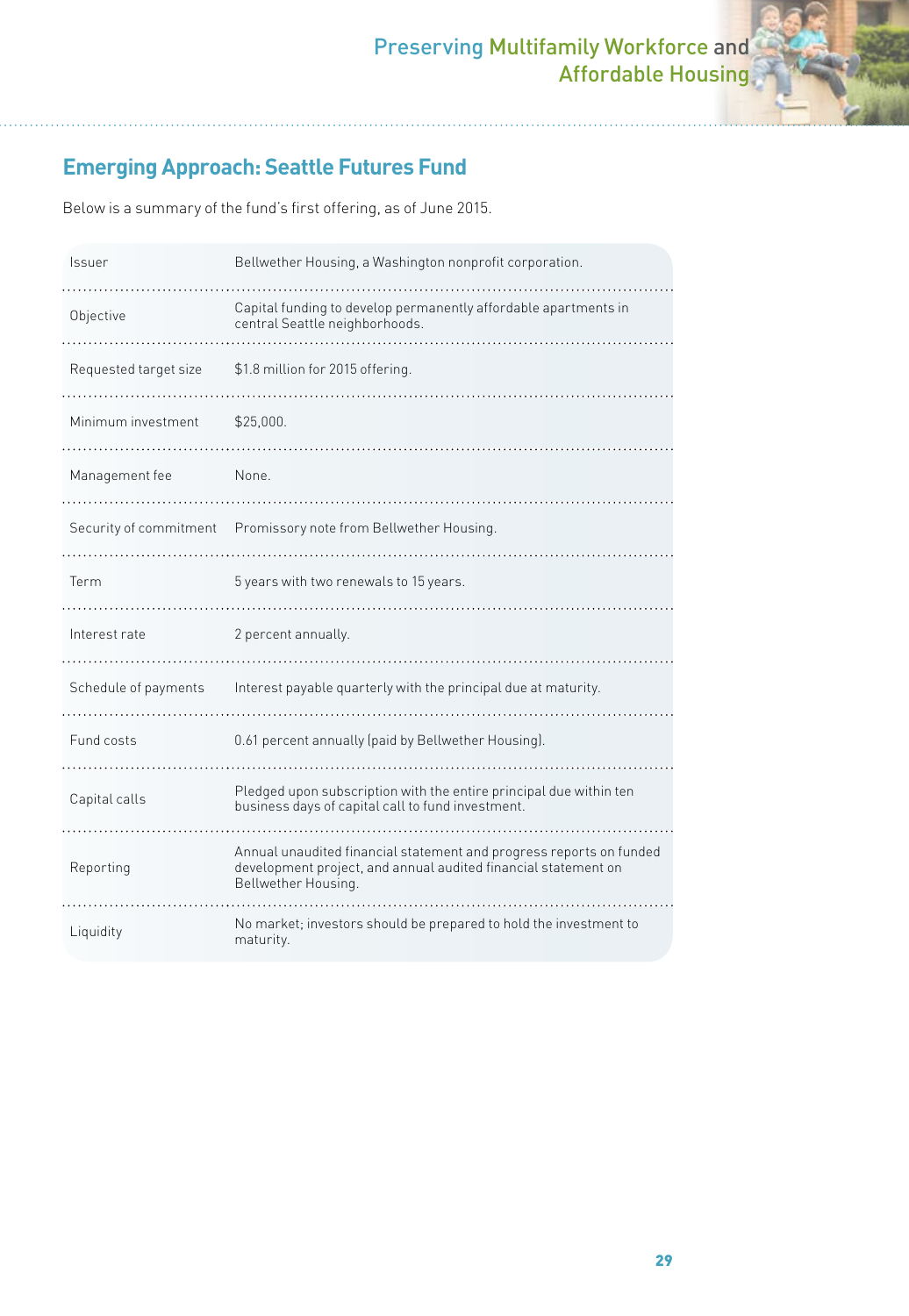#### **Notes**

1. This group does not include the more than 2 million privately owned units occupied by households assisted with "housing choice" rental vouchers or the more than 1 million units occupied by households in public housing properties owned and managed by local housing authorities.

2. The federal low-income housing tax credit accounts for almost all new federally supported development today, generating roughly 100,000 new and rehabilitated units per year.

3. Keat Foong, "NOAH's Arc: A New Option for Affordable Housing?" *Commercial Property Executive*, August 13, 2015.

4. U.S. Census Bureau, July 2015.

5. Victor Calanog, "Apartment First Glance 2015 Quarter 2," Reis, 2015.

6. "The State of the Nation's Housing 2015," Joint Center for Housing Studies of Harvard University, 2015.

7. Laura Kusisto, "Rents Rise Faster for Midtier Apartments than Luxury Ones," *Wall Street Journal*, August 18, 2015.

8. Todd Sinai, "The Rental Affordability Crisis," Issue Brief, vol. 2, no. 3, Penn-Wharton Public Policy Initiative, March 2014.

9. Laurie Goodman, Rolf Pendall, and Jun Zhu, "Headship and Homeownership: What Does the Future Hold?" Urban Institute, June 2015.

10. John Louis-Pane and Kim Betancourt, "Multifamily Market Commentary: Affordable Multifamily Feeling the Squeeze of Higher Development Costs," Fannie Mae, July 2015, p. 7.

11. Gerrit Knaap, Stuart Meck, Terry Moore, and Robert Parker, "Zoning as a Barrier to Multifamily Housing Development," American Planning Association, 2007.

12. Alex Schwartz, *Housing Policy in the United States*, New York: Routledge, 2015.

13. Kusisto, "Rents Rise Faster for Midtier Apartments."

14. Barry L. Steffen et al., "Worst Case Housing Needs: 2015 Report to Congress," Office of Policy Development and Research, U.S. Department of Housing and Urban Development, 2015.

15. Mindy Ault, Lisa Sturtevant, and Janet Viveiros, "Housing Landscape 2015," National Housing Conference, March 2015.

16. "State of the Nation's Housing 2015."

17. A comprehensive, searchable online archive of peer-reviewed research and independent analysis on the relationship between housing and economic, educational, and health outcomes is available at http:// howhousingmatters.org, a project of the ULI Terwilliger Center for Housing that is supported with funding from the John D. and Catherine T. MacArthur Foundation.

18. "Preserving Affordable Rental Housing: A Snapshot of Growing Need, Current Threats, and Innovative Solutions," *Evidence Matters*, Summer 2013.

19. Louis-Pane and Betancourt, "Multifamily Market Commentary," p. 7.

20. My B. Trinh, "Innovation in Capital Markets: A New Generation of Community Development Funds from Enterprise," Enterprise Community Partners, 2009.

21. Ryan Severino, "Class B Offers Choice Investments," *Multifamily Executive*, September 2015.

22. Bendix Anderson, "Fannie and Freddie Reward Affordable Housing Properties," *National Real Estate Investor*, June 23, 2015.

23. Mona Shah and Yi Song, "Real Estate: Still the Darling of EB-5," *EB5 Investors Magazine*, August 20, 2015.

24. Kresge Foundation website, accessed September 19, 2015: http://kresge.org/news/ strong-families-fund-finance-decade-longpilot-pairing-affordable-housing-intensivesocial-serv.

25. Catherine Clifford, "Real-Estate Crowdfunding Set to Top \$2.5 Billion This Year," *Entrepreneur*, March 3, 2015.